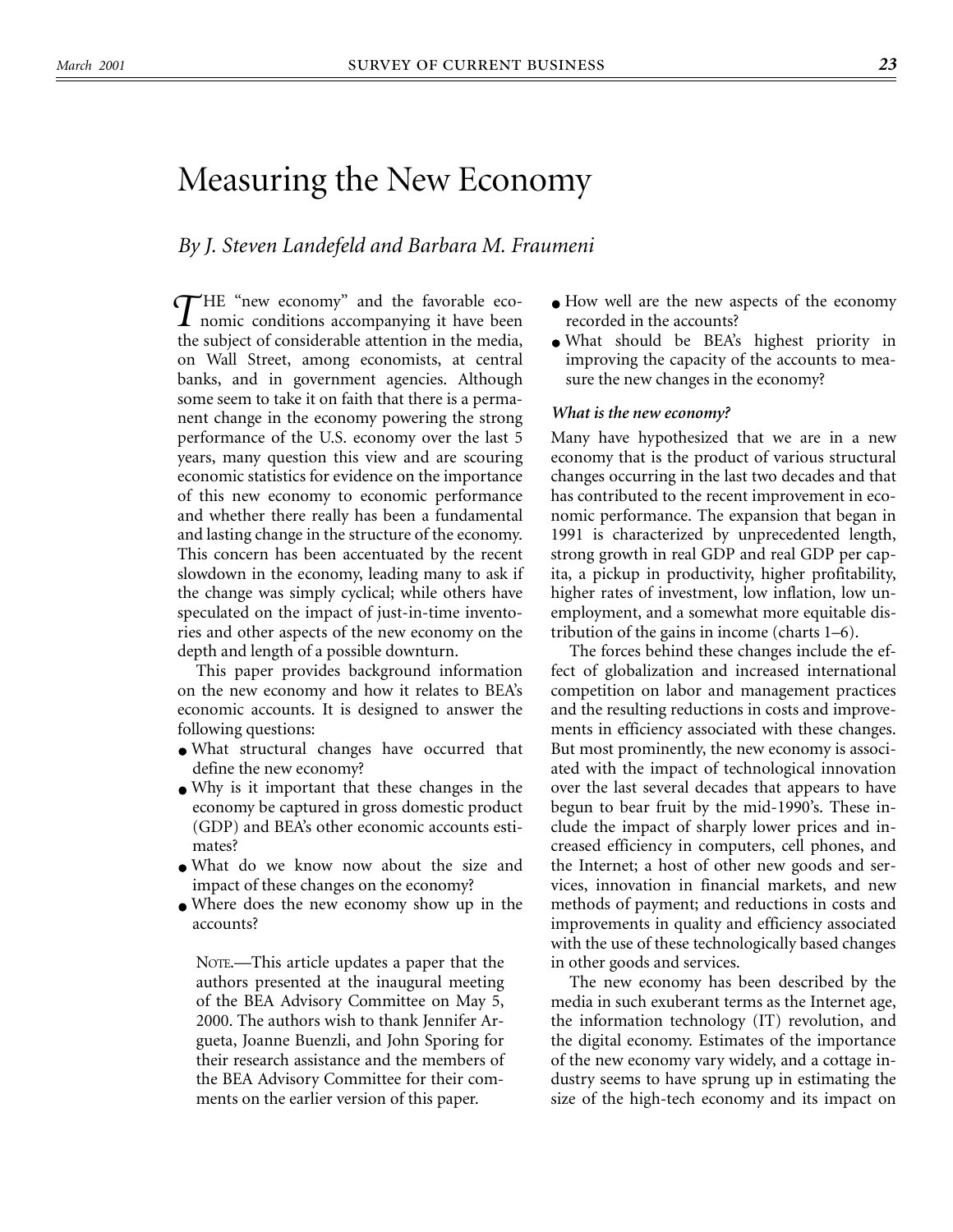growth, productivity, and other aspects of economic activity—including exports, investment, and retail sales. The wide variations in such estimates stem from the absence of common definitions for the new economy or its subcomponents—including high-tech products, IT goods and services, E-business, business-to-business Ecommerce, and retail E-commerce.

#### *Why is it important?*

**CHART 1**

Among the central questions being asked about the new economy are: Is it real, or is it an illusion of measurement?; Does it represent a funda-



## **CHART 3**



**Average Profit Margin**

mental and lasting change in the structure of the economy, or is it the result of a number of temporary phenomena?; Can we accurately measure the new economy? The answers to these questions are important because if it is real, structural, and likely to last, then there are major implications for:

- Tax and spending projections;
- The funding and allocation of Federal and State and local programs;
- Technology policy; regulations, laws, and tax rules affecting saving; investment in physical and human capital, R&D, financial markets, and the Internet;

# **CHART 2**

## **Growth Rate of Real Gross Business Product Per Person Engaged** Percent



\*Estimates for per person engaged in production for the year 2000 is extrapolated based on the number of employees on nonfarm payrolls and on total civilian employment.

U.S. Bureau of Economic Analysis

## **CHART 4**

# **Growth Rate of Real GDP and Real Nonresidential Fixed Investment**

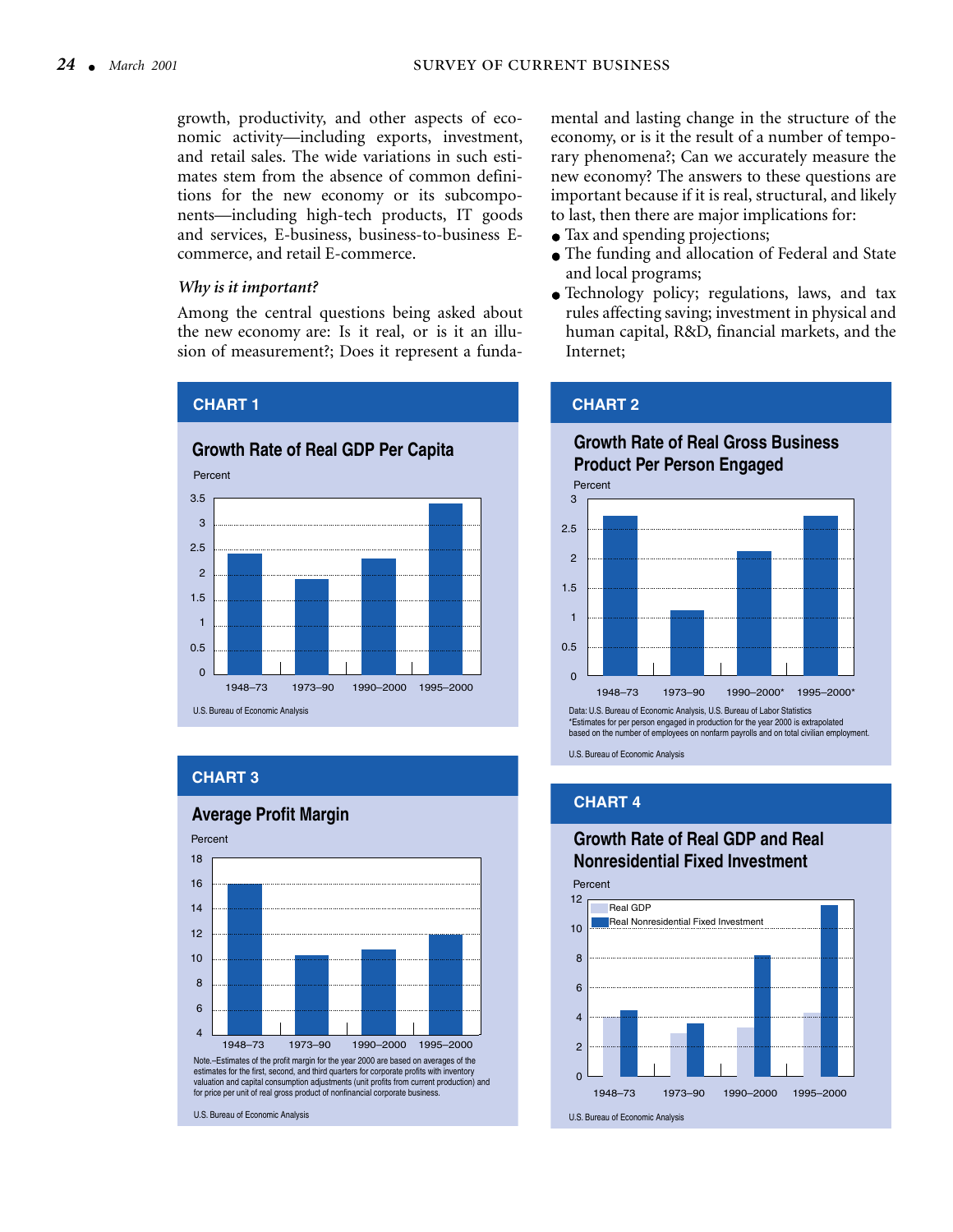● Understanding of long-term growth and productivity.

Conversely, if the new economy isn't real and isn't likely to last, there are major implications for Federal budget projections. According to the Office of Management and Budget, a sustained 1-percent decrease in real GDP growth could lower the projected surplus over the usual 5-year planning horizon (2001–05) by as much as \$518 billion, from \$965 billion to \$447 billion. Similarly, a 1-percent decrease in long-term real GDP growth could raise the long-term Social Security deficit (in 2025) by two-thirds. As Chairman Greenspan has pointed out, such large uncertainty about the ability to sustain growth and about the likely long-term growth rate has—or should have—a large impact on current debates and proposals regarding tax cuts and spending. Undoubtedly, it also has an impact on the conduct of monetary policy (see the next section on the uncertainty and problems in capturing the impact of the new economy on GDP).

Changes in the economy can have a significant, variable, and sometimes distorting impact on BEA's measures of economic activity across different geographic areas and regions (see the next section). It is critical that BEA's regional estimates be as accurate as possible because they are used to allocate over \$120 billion in funds for programs ranging from Medicaid to Appalachian Development Assistance to State and local governments. Seventeen large States that account for almost half the U.S. population are required by statute or State constitution to use BEA's regional income and product data in establishing limits for tax receipts and expenditures. In addition to the mandatory use of BEA data by these States, almost all the States use BEA data in their tax projections, infrastructure planning, and allocation of funds to counties.

Accurate and up-to-date measurement of the economy is essential to providing an objective baseline for assessing the effects of a wide range of policies, regulations, laws, and tax rules; for assessing the relative contributions of various factors to economic growth; and for assessing the means by which technology is transmitted and appropriated by various industries. For example, one of the major issues highlighted by recent studies is the impact on economic growth of innovations in the computer, software, and telecommunications industries and in other high-tech industries. In particular, do the benefits extend beyond the computer, software, and telecommunications industries making the new technology? Are there spillover effects to industries using the new technologies beyond those associated with direct returns from increased investment in these technologies?

Other issues relate to changes in the form of compensation and profitability of new technologies. That is, how are tax policies and changes in tax policies affecting, or likely to affect, the use of stock options? How widespread is the use of stock options? Are stock options moderating wage de-

#### **CHART 5**





#### **CHART 6**

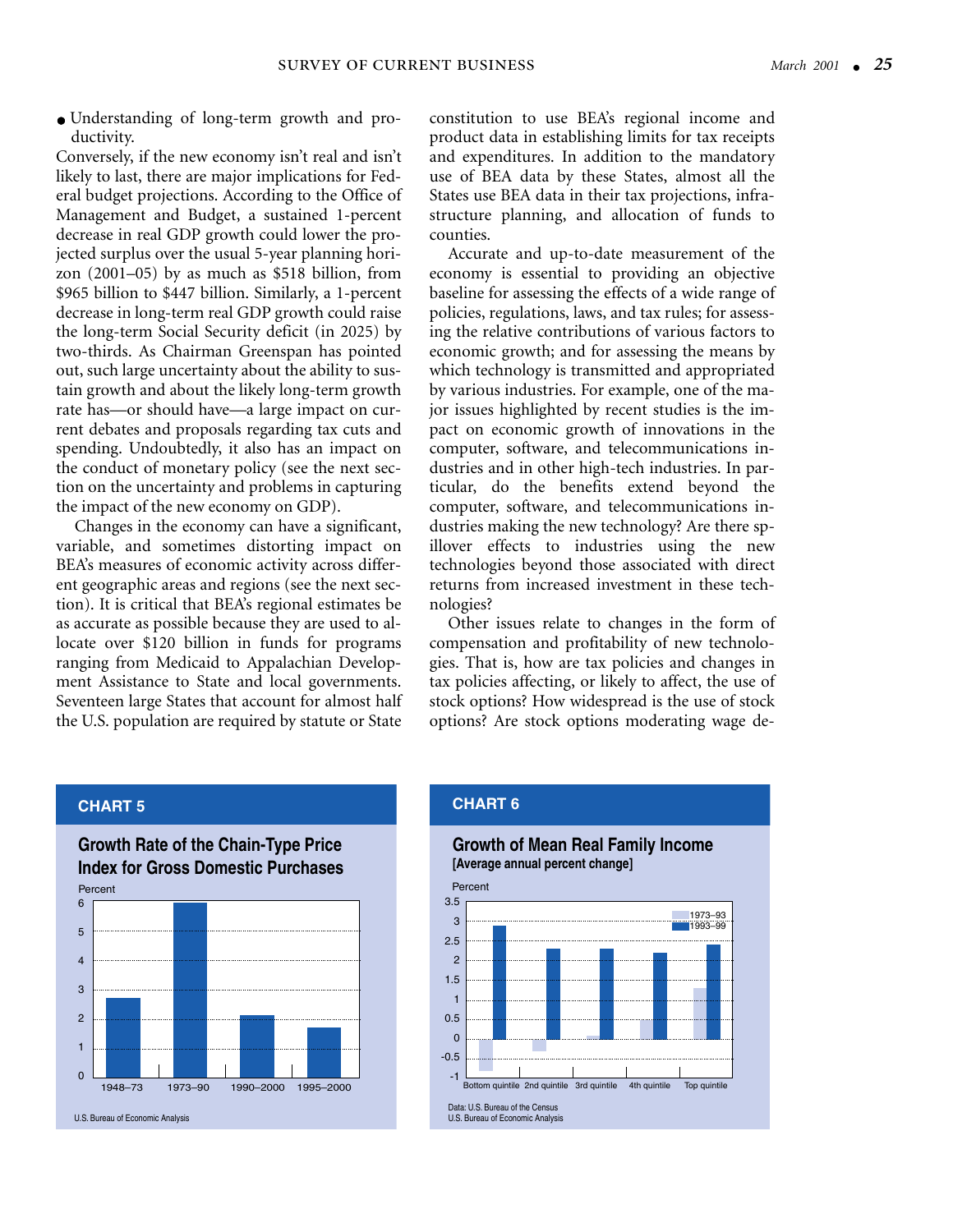mands? What is the impact of changes in equity values on household consumption and saving behavior?

#### *What do we know now about the size and impact of the new economy?*

Recent press attention has focused on the E-business aspects of the new economy. Two estimates released in recent years illustrate the range of estimates on the size of Internet business. One of the first comprehensive estimates of the E-business sector was provided by a study by the University of Texas at Austin that was funded by Cisco Systems, the largest manufacturer of routers and other networking hardware and software. Based on data collected from 2,830 firms, total sales by the "Internet economy" were initially estimated at \$331 billion in 1998, which was then adjusted down to \$301 billion; this 9-percent downward adjustment was for double-counted sales between the Internet layers (column 1, table 1). For many purposes, such a sales-based estimate may be appropriate. However, in order to compare the size of this estimate, or its growth rate, with GDP (rather than total sales in the economy), it must be adjusted to reflect intermediate sales to all firms and not just the intercompany sales between these Internet economy firms. Table 1 illustrates what the impact might be on the Texas Internet economy estimates of counting just final sales. Although the match between the firms reporting in the University of Texas study and the 1996 input-output (I-O) categories is somewhat arbitrary, sorting the types of companies in each of the Internet layers used in the study into relevant 1996 I-O categories, shows (column 2, table 1) the high proportion of intermediate sales relative to final sales for these firms (or gross output, in I-O terminology). Weighting by gross output from the Cisco study produces an

**Table 1.—Estimates of the Internet Economy** [Adius

|  | usted to GDP concepts |  |
|--|-----------------------|--|
|  |                       |  |

|                             |                                                                                                         | Estimates for 1998                                           |                           |                                          |  |  |
|-----------------------------|---------------------------------------------------------------------------------------------------------|--------------------------------------------------------------|---------------------------|------------------------------------------|--|--|
| Layer                       | Description                                                                                             | Estimated<br>Internet<br>revenues <sup>1</sup><br>(billions) | GDP share $2$             | Contribution<br>to GDP $3$<br>(billions) |  |  |
| One<br>Two<br>Three<br>Four | Internet infrastructure<br>Internet applications<br>Internet intermediary<br>Internet commerce<br>Total | 115.0<br>56.3<br>58.2<br>101.9<br>331.4                      | 0.37<br>.60<br>.18<br>.70 | 43.1<br>34.0<br>10.3<br>71.4<br>158.8    |  |  |

1. Values are from text and table in Whinston (1999).<br>2. GDP shares are calculated by BEA from the 1996 annual input-output accounts. For each<br>layer, commodities were selected from the 1996 input-output accounts and an ave

overall contribution to GDP of \$159 billion. Thus, an adjustment for intermediate product results in a total that is roughly 1.8 percent of GDP, rather than the 3.8 percent implied by the \$331 billion Internet economy sales figure.

The second recent set of estimates of the size of the Internet economy is the estimate of retail Internet sales by the Bureau of the Census. This estimate was based on a supplemental question on the Census Bureau's retail survey, which measures sales of goods from businesses directly to consumers, whether through brick and mortar outlets or by mail order, phone, or Internet. It does not include sales of services to consumers. According to this estimate, 1.01 percent of retail sales are Ecommerce sales.<sup>1</sup>

The estimates, particularly the Census Bureau's estimates, provide important insight into various aspects of the new economy, but a comprehensive examination of the major issues requires further information on the overall volume of E-business, as well as its impact on GDP, across products, industries, and regions, and on incomes and prices. In a budget proposal now before the U.S. Congress, BEA is proposing a comprehensive measure of E-business and high-tech that would measure the new economy in a comprehensive and consistent fashion through the lens of BEA's national, industry, international, and regional accounts.

However, absent such E-business measures, researchers have attempted to measure the impact of the new economy using existing BEA estimates—mainly information from BEA's national income and product account (NIPA) estimates, its wealth accounts, its international transactions accounts, and its I-O and GDP-by-industry accounts—supplemented with other information and estimates from the Bureau of Labor Statistics (BLS), the Census Bureau, and other sources.

The simplest estimates of the impact of changes in the economy are those that compute the contribution of high-tech goods and services to real GDP growth and to inflation as measured by the chain-price index for gross domestic purchases. The difficulties with this approach include the computational complexities of estimating contributions to growth in Fisher chain indexes, the lack of detailed product categories for high-tech goods and services, and the absence of measures of the impact of the IT revolution on the non-high-tech

<sup>1.</sup> Table 1 of a recent paper by Fraumeni (2001) provides a range of estimates and forecasts for business-to-business and business-to-consumer E-commerce.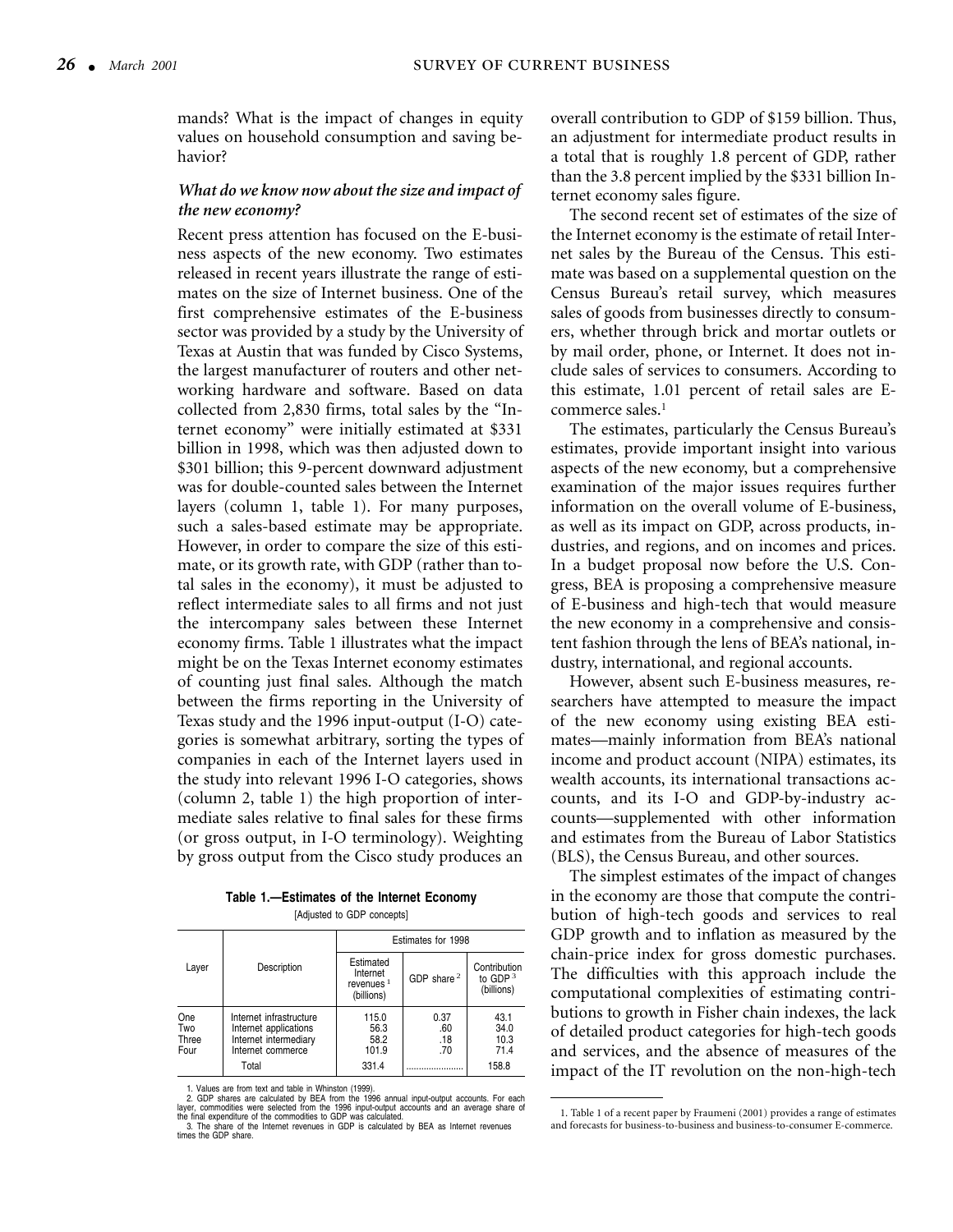goods and services that are included in the final demand measure of GDP. As a result of these limitations, product-side measures focus on the direct contribution of broad groupings of high-tech goods and services included in GDP—such as computers, peripherals, and software—but do not capture the indirect contribution. These include the impact of computers and software used in designing, ordering, and manufacturing on the price (and output) of clothing, furniture, and other goods and services. Nor does it capture the relatively low-tech goods not included in broader high-tech categories or the high-tech goods included in low-tech categories. On the whole, such estimates of the impact of high-tech goods would seem to represent a lower bound estimate of the impact of the new economy. Based on BEA data, the direct contributions of high-tech products—such as computers, software, and telecommunications—to real GDP growth in 1995–2000 averaged 29 percent or 1.20 percentage point of the 4.1-percent growth in real GDP (table 2).

Because of the limited nature of this "productside" approach, other researchers interested in the impact of technical change—including Corrado and Slifman (1999), Gullickson and Harper (2000), Jorgenson and Stiroh (2000), and Department of Commerce (1999)—have used GDP-byindustry and gross output-by-industry data to analyze technical change. Corrado and Slifman and Gullickson and Harper used this industry data to focus on the implausibly low and negative rates of output and productivity growth in IT-using service industries and the potential impact of measurement problems on real GDP and productivity growth. Corrado and Slifman used real GDP-byindustry data, which are value-added, income-side estimates of industries' contributions to real GDP and labor productivity. They show that if all industries with negative productivity growth instead had zero productivity growth, productivity growth would be raised by 0.3 percentage point per year over the 1977 to 1997 period. Gullickson and Harper and Jorgenson and Stiroh used Domar weights to calculate the contributions of industry gross output (final and intermediate output) on real GDP and on labor and multi-factor productivity. Gullickson and Harper estimate that if all industries with negative productivity growth had zero productivity growth, annual productivity growth would be raised 0.38 percentage point over the 1977 to 1997 period; Jorgenson and Stiroh, using similar gross output data and weights but

somewhat different adjustments, find a somewhat smaller increase in multi-factor productivity growth of 0.22 percentage point. All of these estimates found that those broad groupings of industries that were most closely associated with hightech—with the exception of high-tech using industries—had above-average productivity growth. It should also be noted that all but the Gullickson and Harper estimates were made using at least some pre-1999 benchmark data and thus would be larger using post-benchmark data.

The Department of Commerce industry estimates used Census Bureau sales and BEA GDP-by-industry data to produce more detailed industry breakdowns to better assess the impact of high-tech industries on real GDP and productivity growth. Based on these breakdowns, they estimated that high-tech industries accounted for more than one-third of real GDP growth in 1995–98.

Aggregate estimates by Gordon (1999), Whelan (2000), Macroeconomic Advisors (1999), Oliner and Sichel (2000), Jorgenson and Stiroh (2000), and others use variants of growth-accounting models to measure the direct contributions of high-tech to real GDP growth and the indirect contributions of high-tech to growth. The indirect contributions are measured by the capital services/ rental value of investments in high-tech equipment. All of the authors find that the increase in trend growth in real GDP and productivity is

| Table 2.-Final Sales of Computers, Software, and Telecommunications |  |  |  |
|---------------------------------------------------------------------|--|--|--|
|---------------------------------------------------------------------|--|--|--|

|                                                                                                                                                                |                          |                           |                           | Contributions to real gross domestic product growth                                     |                            |                            |                           |
|----------------------------------------------------------------------------------------------------------------------------------------------------------------|--------------------------|---------------------------|---------------------------|-----------------------------------------------------------------------------------------|----------------------------|----------------------------|---------------------------|
|                                                                                                                                                                | 1995                     | 1996                      | 1997                      | 1998                                                                                    | 1999                       | 2000                       | Average<br>1995-00        |
| Percent change at annual rate:                                                                                                                                 |                          |                           |                           |                                                                                         |                            |                            |                           |
| Gross domestic product                                                                                                                                         | 2.7                      | 3.6                       | 4.4                       | 4.4                                                                                     | 4.2                        | 5.0                        | 4.1                       |
| Contributions in percentage points:<br>Computers and software 1<br>Telecommunications services <sup>2</sup><br>Communication equipment <sup>3</sup>            | .62<br>.10<br>.19<br>.91 | .74<br>.14<br>.15<br>1.03 | .90<br>.11<br>.17<br>1.18 | .94<br>.13<br>.10<br>1.17<br>Contributions to gross domestic purchases prices<br>growth | 1.04<br>.14<br>.24<br>1.42 | 1.10<br>.13<br>.25<br>1.48 | .89<br>.13<br>.18<br>1.20 |
| Percent change at annual rate:                                                                                                                                 |                          |                           |                           |                                                                                         |                            |                            |                           |
| Gross domestic purchases prices                                                                                                                                | 2.2                      | 1.8                       | 1.6                       | 0.8                                                                                     | 1.6                        | 2.4                        | 1.7                       |
| Contributions in percentage points:<br>Computers and software <sup>1</sup><br>Telecommunications services <sup>2</sup><br>Communication equipment <sup>4</sup> | $-.24$<br>.00.<br>$-.05$ | $-.44$<br>.02<br>$-.05$   | $-.45$<br>.03<br>$-.03$   | $-.53$<br>.01<br>$-.05$                                                                 | $-.44$<br>$-.02$<br>$-.07$ | $-.18$<br>$-.03$<br>$-.08$ | $-.38$<br>.00<br>$-06$    |
|                                                                                                                                                                | $-.29$                   | $-.47$                    | $-.45$                    | $-.57$                                                                                  | $-.53$                     | $-.29$                     | $-.43$                    |

<sup>1</sup> Includes computers, software, and audio and video products.<br><sup>2</sup> Includes cable TV and local and long distance telephone.<br><sup>3</sup> Includes PCE, GPDI, and government. 4 Includes PCE, GPDI, and government.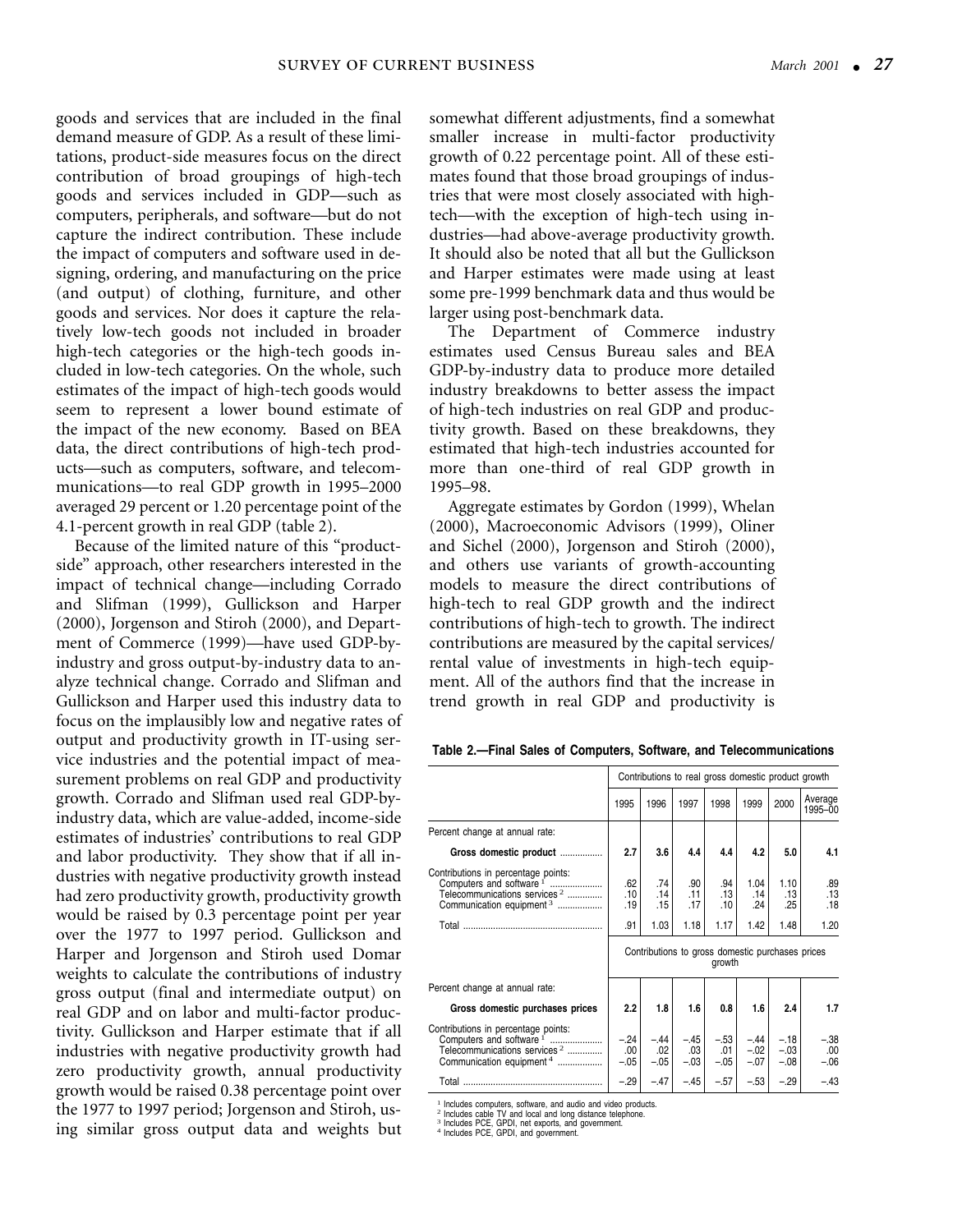largely due to IT. Table 3 summarizes the computer hardware findings of all but Gordon, whose analysis emphasizes departures from the trend growth rate. In all cases, the 1996–98 or 1996–99 contribution of computer hardware is at least twice the contribution of the earlier period. Gordon's results suggest that the impact is mainly through the direct impact of high-tech products on GDP, rather than through an indirect effect. Jorgenson and Stiroh also do not find any empirical evidence of a significant indirect effect, but note that measurement difficulties may cloud the picture.

The most recent results are consistent with those of the previously cited studies. Nordhaus (2001c) and Baily and Lawrence (2001) find significant acceleration in productivity growth in both new economy and other sectors; Gordon (2001) finds less acceleration outside new economy sectors and continues to emphasize the cyclical effect. Nordhaus, in a series of papers, utilized BEA income-side GDP-by-industry data to examine productivity for 1996–98 for three aggregates: Total output, business sector output, and well-measured output. Regardless of the aggregate considered, the increase in labor productivity growth in the most recent period over the period 1978–95 was significant in both new economy and other sectors. Labor productivity growth in 1996–98 ranges from 1.2 percentage point to 2.1 percentage point. Use of income-side data during the second half of the 1990's raises output and productivity estimates; for example, Nordhaus' estimate of labor productivity growth in the business sector in 1996–98 is 0.65 percentage point higher than the comparable BLS product-side estimate. Baily and Lawrence and Gordon recently debated whether there is a new economy, both using the recently released BEA GDP-by-industry data through 1999. The Baily and Lawrence estimate of the post-1995 la-

**Table 3.—Contribution of Computer Hardware to Annual Real Output or GDP Growth**

|                               |                  | Previous period                  | Current period     |                                  |  |
|-------------------------------|------------------|----------------------------------|--------------------|----------------------------------|--|
| Study                         | Years<br>covered | Annual<br>real con-<br>tribution | Years<br>covered   | Annual<br>real con-<br>tribution |  |
| Jorgenson and Stiroh (2000)   | 1991-95          | .19                              | 1996-99<br>1996-98 | .49<br>.46                       |  |
| Macroeconomic Advisers (1999) | 1994-95          | $-2-3$                           | 1996-99<br>1996-98 | $.5 - .7$<br>$.5 - .6$           |  |
| Oliner and Sichel (2000)      | 1991-95          | .25                              | 1996-99<br>1996-98 | .63<br>.59                       |  |
| <b>Whelan (2000)</b>          | 1990-95          | .33                              | 1996-98            | .82                              |  |

Sources: Jorgenson and Stiroh, table 2, page 143; estimates reflect the use of a broader

definition of output than that used by the other researchers.<br>Macroeconomic Advisers, table 4, page 85; annual numbers based on conditional pro-<br>jections of growth in potential GDP.<br>Oliner and Sichel, table 3, page 31 for

bor productivity revival at 1.43 percentage point is one-third higher than the Gordon estimate of 1.08 percentage point. Gordon attributes the differences to methodology, for example, use of incomeside estimates instead of product-side estimates and employees in the denominator instead of hours, and the comparison for a shorter historical time period, but he agrees that there are remaining differences in their findings regarding the extent of the cyclical effect and the contribution of non-ITproducing sectors.2

#### *Where does the new economy show up in the accounts and how well is it recorded?*

#### Gross Domestic Product:

*Consumer spending.—*The main impact of the new economy on consumer spending probably shows up in spending on computers and equipment, telecommunications services, software, and other high-tech goods. The accounts capture nominal spending on computers, peripherals, and software (NIPA table 2.6) fairly well. These products are deflated using hedonic indexes that adjust for the rapid technical change in those products.<sup>3</sup>

Nominal spending on telecommunications equipment and services—including Internet services—appears to be adequately covered, and BEA uses an index developed by Hausman (1999) to deflate cellular services, but there are other areas where the price indexes used for deflation do not fully capture the advances in quality, speed, convenience and the reductions in cost per minute associated with a number of communications products. Similarly, nominal spending on video and audio goods is relatively well represented, but the price indexes used are not hedonic indexes. However, recent research by Liegey and Shepler (1999) at BLS suggests that the use of a hedonic index for VCR's may have little impact.

The largest difficulties in measuring the impact of changes in the economy are probably in consumer spending for services. For both goods and services, the problem with the digital economy, including E-business, is that it is mainly business-tobusiness, or intermediate transactions, with only a small share of it, such as household payments to Internet service providers, showing up as final demand. As a result, if you want to know E-busi-

<sup>2.</sup> Elsewhere, such as in the 2001 *Economic Report of the President*, the Council of Economic Advisors used an average of the income-side and product-side estimates of labor productivity.

<sup>3.</sup> The consumption component of software is prepackaged software, which is deflated using a combination of hedonic and matched-model indexes through 1997 and the consumer price index for "computer software and accessories" thereafter.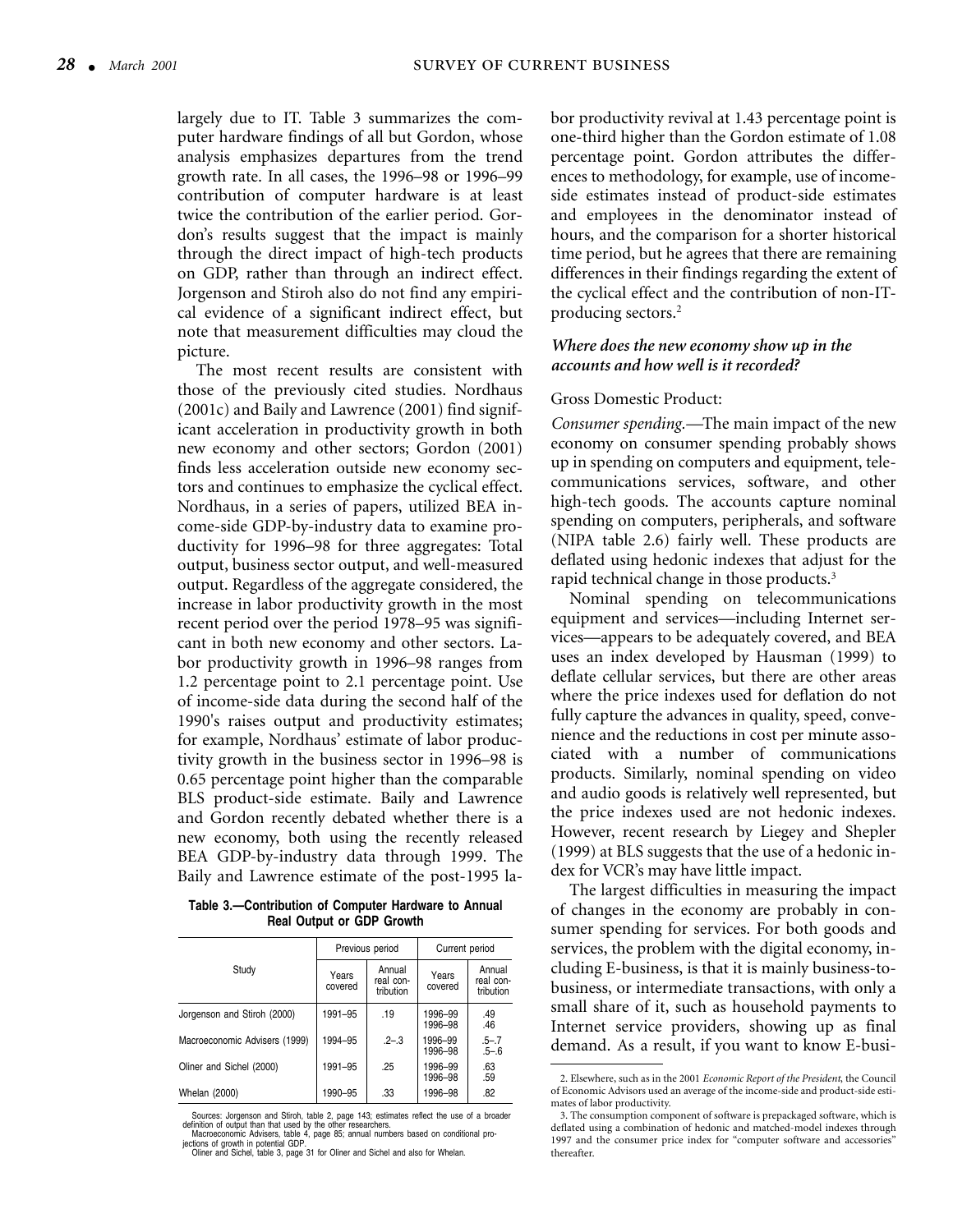nesses of high-tech's net effect—not just substitution of sales from brick and mortar retailers to Ebusiness firms (and much of E-business is accounted for by brick and mortar firms)—you need to measure its impact on real final product and productivity. Are the prices of the consumer goods and services using E-business and high-tech falling, and are we seeing greater efficiencies, for example, increases in real output per unit of input in production? For goods, many of the efficiencies of the new economy are likely to be captured in the estimates. However, for services, the absence of adequate price data makes it difficult, if not impossible, for measures to reflect higher measured output and productivity arising from new technologies.

This is a significant problem because owing to the absence of price indexes 23 percent of GDP is measured using either physical inputs as extrapolators (mainly labor hours) or as input-cost indexes, which produce zero or low growth in labor productivity and often negative growth in multifactor productivity because of the rapid rate of growth in investment and capital stocks. Inputtype deflation of personal consumption expenditures (PCE)—mainly of spending on services such as insurance, education, and medical care—alone represent 7 percent of GDP. Many of these services are major users of IT products and services. These include financial services such as insurance, as well as nonprofit hospitals, private education, and other services that are, or would be expected to be, beneficiaries of IT advances (table 4, table 5, [table 6, a](#page-7-0)nd [table 7\)](#page-7-0). In addition to these categories of PCE and other components of GDP estimated using input or cost-based indexes, there are other components, such as brokerage services, where real output is estimated using partial output measures that probably do not capture improvements in service quality associated with IT innovations. As Jorgenson and Stiroh observed:

Many of the goods and services produced using high-tech capital may not be adequately measured, as suggested in the already classic paper of Griliches (1994). This may help to explain the surprisingly low productivity growth in many of the high-tech intensive, service industries. If the official data are understating both real investment in high-tech assets and the real consumption of commodities produced from these assets, the under-estimation of U.S. economic performance may be far more serious than we have suggested. Only as the statistical agencies continue their slow progress towards improved data and implementation of state-of-the-art

methodology will this murky picture become more transparent. (Jorgenson and Stiroh 2000, 186–187)

The last benchmark revision of the NIPA's made some progress on these issues through the replacement of a labor-hours extrapolator with a transactions-based measure of banking output and with the treatment of purchases of computer software as investment, both of which contributed to a 0.42-percentage-point upward revision in private nonfarm business real GDP over the 1992–98 period. While it is not clear that the introduction of

**Table 4.—Use of Input Cost Deflators and Quantity Extrapolation and Percent Share of GDP in 1999**

|                                                                          | <b>Billions</b><br>Ωf<br>dollars | Percent<br>share                 |
|--------------------------------------------------------------------------|----------------------------------|----------------------------------|
|                                                                          |                                  | $9,299.2$                        |
|                                                                          | 2,134.7<br>1,289.0<br>845.7      | 23<br>14<br>9                    |
|                                                                          | 693.1<br>693.1                   | $\overline{7}$<br>$\overline{7}$ |
|                                                                          | 330.7<br>330.7                   | 4<br>4                           |
|                                                                          |                                  | 0                                |
| Federal Government consumption expenditures and gross investment         | 325.9<br>105.5<br>220.4          | 4<br>$\overline{2}$              |
| State and local government consumption expenditures and gross investment | 785.0<br>159.7<br>625.3          | $\frac{8}{2}$                    |
| Addenda:                                                                 | 844.5                            | 9                                |

**Table 5.—Personal Consumption Expenditures and Gross Private Domestic Investment: Components Measured by Input Cost and Percent Share of GDP in 1999**

|                                                 | <b>Billions</b><br>Ωf<br>dollars | Percent<br>share          |
|-------------------------------------------------|----------------------------------|---------------------------|
|                                                 |                                  | $9,299.2$                 |
| Components of personal consumption expenditures | 693.1                            | 7.45                      |
|                                                 | 245.5                            | 2.6                       |
|                                                 | 98.0<br>9.6<br>5.1               | 1.05<br>.10<br>.06        |
|                                                 | 15.8<br>170.2<br>148.9           | .17<br>1.83<br>1.60       |
|                                                 |                                  | $9,299.2$                 |
|                                                 | 330.7                            | 3.56                      |
|                                                 | 237.8                            | 2.56                      |
|                                                 | 15.1<br>14.2<br>204.0<br>4.5     | .16<br>.15<br>2.19<br>.05 |
|                                                 | 93.0                             | 1.00                      |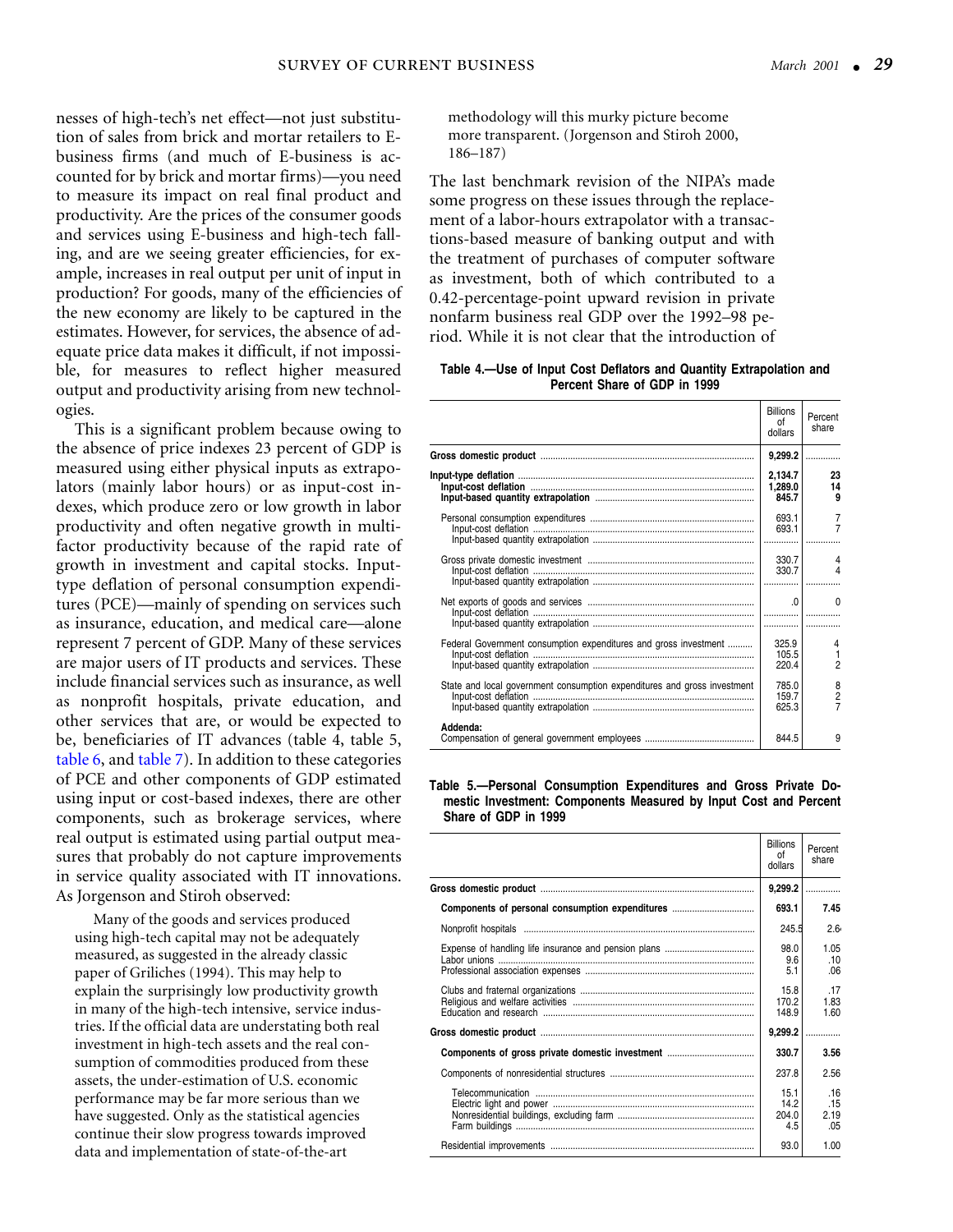<span id="page-7-0"></span>hedonic or other output-based deflators would produce similar increases in productivity growth in other poorly measured goods and services, if one assumes an increase in output similar to that in banking services for these industries, the growth rate of real GDP for private business could be increased by as much as 0.3 percentage point for the 1990–99 period.4

Medical services is another product affected by technology, but the effects are more complex. There have been significant improvements in the producer and consumer price indexes used in de-

**Table 6.—Federal Government Consumption Expenditures and Gross Investment: Components Measured by Input Cost or Quantity Extrapolator and Percent Share of GDP in 1999**

|                                                                                                                                 | <b>Billions</b><br>οf<br>dollars                   | Percent<br>share                              |
|---------------------------------------------------------------------------------------------------------------------------------|----------------------------------------------------|-----------------------------------------------|
|                                                                                                                                 | 9,299.2                                            | .                                             |
|                                                                                                                                 | 325.9                                              | 3.50                                          |
|                                                                                                                                 | 105.5                                              | 1.13                                          |
| Components of national defense installation support services<br>National defense buildings, residential and industrial          | 20.1<br>8.7<br>24.1<br>17.3<br>1.9<br>22.4<br>11.0 | .22<br>.09<br>.26<br>.19<br>.02<br>.24<br>.12 |
|                                                                                                                                 | 220.4                                              | 2.37                                          |
| National defense compensation of general government employees<br>Nondefense compensation of general government employees except | 133.2<br>87.2                                      | 1.43<br>.94                                   |

**Table 7.—State and Local Government Consumption Expenditures and Gross Investment: Components Measured by Input Cost or Quantity Extrapolator and Percent Share of GDP in 1999**

|                                                                                | <b>Billions</b><br>οf<br>dollars   | Percent<br>share                |
|--------------------------------------------------------------------------------|------------------------------------|---------------------------------|
|                                                                                | 9,299.2                            |                                 |
|                                                                                | 785.0                              | 8.44                            |
|                                                                                | 159.7                              | 1.72                            |
|                                                                                | 2.2                                | .02                             |
|                                                                                | 4.3<br>38.3<br>2.8<br>24.4         | .05<br>.41<br>.03<br>.26        |
|                                                                                | 53.6<br>2.3<br>10.3<br>7.4<br>10.5 | .58<br>.03<br>.11<br>.08<br>.11 |
|                                                                                | 3.7                                | .04                             |
|                                                                                | 625.3                              | 6.73                            |
| Compensation of general government employees, except own-account<br>investment | 624.1<br>1.2                       | 671<br>.01                      |

flating several components of medical services, including public hospitals. These new BLS indexes track the price of treatment and presumably reflect the value of improvements in technology that reduce cost or the reduce the length of treatment. However, as pointed out by Shapiro and Wilcox (1997) in their study of cataract surgery, by Cutler, McClellan, and Newhouse (1999) in their study of heart attacks, and by Berndt, Busch, and Frank (1998) in their study of depression, there are significant benefits in terms of quality of life and length of life that are not reflected in these indexes.

The difficulty with measuring the economic value quality of life aspects of medical interventions is that in addition to the problems in objectively measuring the value of life, use of measures such as quality-adjusted life years from medical interventions would require an expansion of the production boundary for the accounts to include time-use and other willingness-to-pay estimates. This would be a useful exercise but one better suited to a set of satellite accounts. This would not be the case if the value was associated with a hedonic index that was based on market-clearing prices. However, the prevalence of third-party payments, physician-directed demand, administered prices, and other problems with medical markets suggest that the results of hedonic work may not represent the market value that consumers place on the various quality changes associated with advances in medical care.

*Fixed investment.—*The main impact of high-tech within investment is on computers, peripherals equipment, and software. While computers and peripheral equipment use hedonic indexes for all components, only approximately one-half of computer software uses such indexes. As noted above, prepackaged software is deflated with a hedonic index. However, in-house software is deflated with an input-cost index, and custom software is deflated with a price index that is a weighted average of the prepackaged index and a cost-based price index. Although advances in technology have undoubtedly affected a broad range of types of equipment and structures in a manner that is unlikely to be picked up by conventional price indexes, the largest probably relate to investments in telecommunications and imbedded chips and other technology embodied in equipment and structures. Other than switching equipment, there are no quality-adjusted indexes used for telecommunications. In addition to the evidence on cell phones, advances in telecommunications equip-

<sup>4.</sup> For a review of the impact of hedonic indexes currently used in measuring real GDP, see J. Steven Landefeld and Bruce T. Grimm, "A Note on the [Impact](#page-0-0) [of Hedonics on Real GDP," S](#page-0-0)URVEY OF CURRENT BUSINESS 80 (December 2000): 17–22.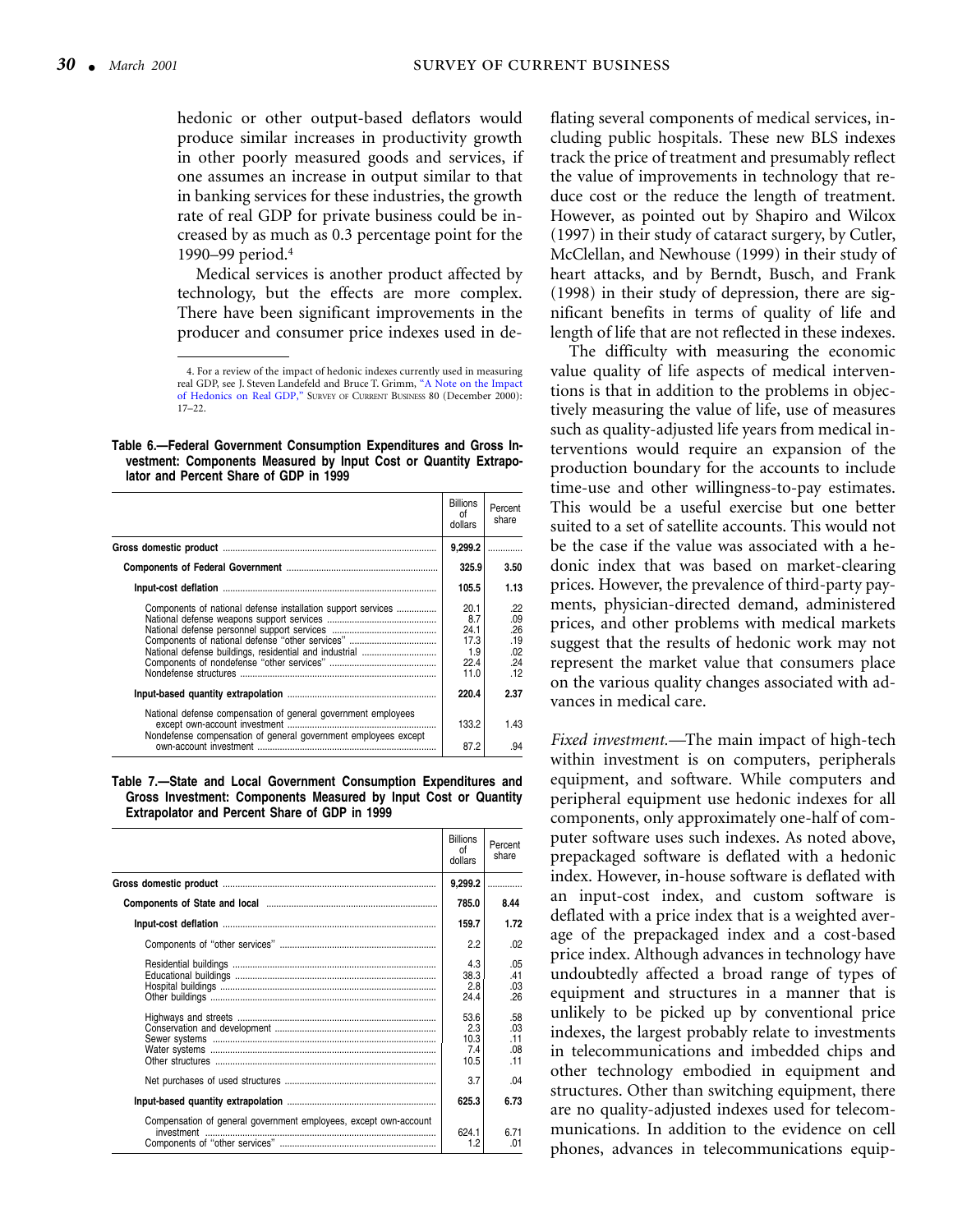ment that significantly expand the carrying capacity of fiber optic cables suggest rapid declines in other areas of telecommunications. As Jorgenson and Stiroh note, if the price deflators currently used for the other components of telecommunications were replaced by indexes that showed moderate-to-rapid price declines, real product and productivity growth could be raised between 0.16 and 0.34 percentage points.

 An interesting and related issue is the impact of the increasingly short-lived high-tech equipment and software on real GDP growth verses net domestic product (NDP) growth. NDP is often used as a measure of sustainable growth, in the sense that it subtracts depreciation from GDP to indicate the amount of current product/income that should be set aside for the using up of capital stock in production during the current period. Over the 1947–73 period, both real GDP and real NPD grew at an annual rate of 4.0 percent. In contrast, with a pickup in investment and shorter lived investment, including software, over the 1973–2000 period, real GDP grew 3.1 percent, verses 2.8 percent for NDP, and over the 1995–2000 period, real GDP grew 4.3 percent, verses 4.0 percent for NDP. This is important because as Gordon has pointed out, continuation of the current pickup in real GDP and productivity growth may require sustained high rates of real investment.<sup>5</sup>

*Inventory investment.—*Although advances in technology have been essential to "just-in-time" inventory-control methods, to increased direct sale by manufacturers to the public, to the use of courier services, and to other changes in the distribution system, most of these will be captured by the existing data-collection system. One area where changes are not well captured is the inventories of "nonmerchant" wholesalers. These are essentially non-brick-and-mortar wholesalers that do not take physical possession of goods and essentially act as agents or intermediaries who put together buyers and sellers and arrange for shipment, temporary storage, financing, and billing. In some respects, the Internet may be reducing use of these intermediaries, but in other respects, it may be increasing them. Unfortunately, information on

these intermediaries is collected only once every 5 years in the quinquennial census.

*Exports and imports.—*The largest impacts of hightech and E-business are likely to be in low-value exports of computers, peripherals, software, semiconductors, and aircraft. Further enhancements in price indexes for software and communications equipment will probably raise the measured impact of high-tech on trade in goods, as will replacement of cost-based deflators for services trade components.

The largest impact, however, may be omitted from the estimates. According to the Census Bureau, total exports may be underestimated by between 3 and 7 percent. A significant share of this understatement may be in low-value exports, which are exempt from direct reporting and are indirectly estimated using out-of-date information. The increase in direct transactions between overseas customers and U.S. companies associated with globalization and the IT revolution has presumably contributed to the undercount of exports.

*Government.—*The largest impact of IT in government shows up in purchases of computer equipment and software and of telecommunications equipment, which are treated symmetrically with consumer spending and private investment for these products. The overall impact of IT on government, however, is limited by the long-standing national accounts treatment of real output by government. Government output is measured by costs, and real output for a significant share of government is extrapolated by employee hours. Investment and other expenditures for goods and services are deflated by output price indexes, but for high-tech military and other noncomputer hardware, hedonic indexes are not employed. The services of government capital are partial costbased estimates that use the value of depreciation to estimate the rental value of the capital rather than depreciation plus an imputed return to the asset (a treatment that BEA hopes to address in the future).

IT and other technological innovations, therefore, will show up in measured government output and real GDP through a) government investment in computers and other high-tech equipment; b) government purchases of goods; c) government's use of banking and other services not extrapolated by inputs or cost indexes; and d) the depreciation on high-tech equipment that it owns. However, for the 12 percent of government output measured by

<sup>5.</sup> High rates of real investment will be required if, as Gordon suggests, most of the pickup is attributable to the increased rate of real investment in IT. However, if—as suggested above—the contribution to real GDP growth by IT-using industries is understated because of measurement problems, then higher real GDP growth—appropriately measured—might be possible with a lower rate of investment. Alternatively, if there is a lagged increase in productivity from the IT investment, higher real GDP growth may be possible, at least in the intermediate term, even if the rate of investment slows.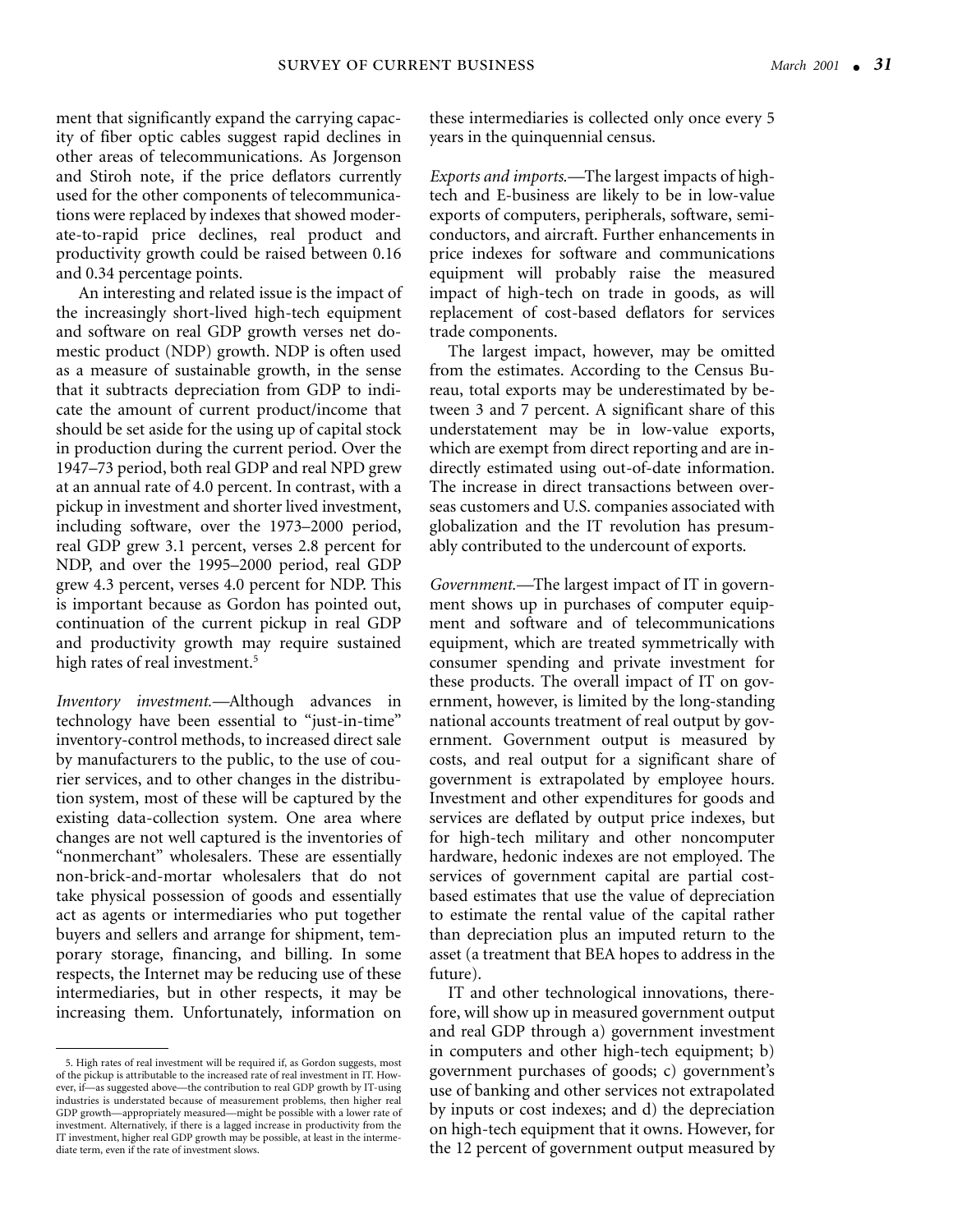either output extrapolated using employee hours or purchased real services estimated by input extrapolation of cost deflation, there will be no increase in measured output from IT. In addition, to the extent that the full service value of government IT assets exceeds the depreciation on those assets, the capital services of government IT assets will be understated (which, based on Jorgenson and Stiroh and other estimates, is likely to be large).

#### Gross Domestic Income:

*Compensation of employees.—*A significant share of the compensation paid by high-tech companies is in difficult to measure components of national (and personal) income. BEA's estimates of wages and salaries for the monthly and quarterly NIPA estimates of personal income are mainly based on the BLS monthly payroll survey of employers. Although the monthly survey collects employment data on all employees, the information on wages and salaries is collected only for production and nonsupervisory workers, thereby omitting nearly 50 percent of employee compensation. BEA estimates the wages and salaries of nonproduction and supervisory workers for its quarterly estimates, as well as bonuses, stock options, and other irregular forms of compensation. However, the volatility of some of these components makes estimation difficult, and there are often significant revisions when complete data on wages and salaries from the unemployment insurance system become available and are incorporated in the annual and benchmark revisions of the NIPA's.

In addition to the absence of current data on wages and salaries for many of the professional and supervisory workers in the high-tech industries, the reporting of bonuses, stock options, and other forms of compensation appears to be quite uneven across and within States in the unemployment insurance (UI) data. Although coverage in the UI reports is quite comprehensive, one of the difficulties with the data is that they are collected for purposes of administering the UI system. Thus, while employers are usually instructed to report total wages (including gross wages and salaries, bonuses, and stock options), employers only pay UI taxes on the first \$7,000 of employee wages in most States. As a result, the accuracy of the data on total wages may not be as great as it would be if the entire amount were taxable. Also, the requirements for reporting stock options, 401k plans, and other income are based on State law rather than on Federal law. However, it is likely—given the incentives for employers to report total wages from all

sources and the UI reporting instructions—that most stock options and bonuses are usually included.

There are two ways stock options can overstate BEA estimates of income earned in the current period from production. First, if the stock options are nonqualified options, which are the majority of employee stock options, they are taxable under Federal law and should be included in employees reported income; they are deductible expenses for employers and hence will be deducted from profits for tax purposes, but they do not have to be deducted from profits reported on financial reports to stockholders. Although the exercise of stock options may overstate income earned in the current period from production activities, there is an offsetting reduction in profits as firms deduct the cost of these options. A problem arises, however, because—as noted above—UI estimates of total wages may contain most if not all of the exercised stock options in the current period, but firms may have an incentive to boost reported profits to stockholders by not deducting exercised stock options from quarterly profit reports (although they most certainly deduct them from IRS profits). As a result, there may be no offsetting deduction in profits until BEA replaces the profits reported on financial reports with IRS data, which normally occurs with a lag of 2 years.

Second, if the stock options are qualified options, they are not taxable as ordinary income (but are taxable as capital gains), should not be included in employees' reported incomes, and cannot be deducted from profits for tax purposes. The problem is that if all labor income (including both qualified and nonqualified stock options) is included in total wages, there will be no offsetting reduction in profits, either in the current period or when IRS data become available.

This latter phenomenon may help explain the increasing gap in recent years between adjusted gross income (AGI) for wage and salary income as reported to the IRS and BEA estimates of wage and salary income adjusted to the IRS definition (chart 7). The AGI gap as a share of BEA wages and salaries, which had reached a postwar low of 1.0 percent in 1982, began rising along with the stock market in the late 1980's and reached a postwar high of 5.5 percent in 1998, the most recent year for which IRS data are available.

Finally, there is the broader issue that companies and stockholders may "accept" operating losses, or below-normal returns on tax-reported profits if they are making large capital gains. As a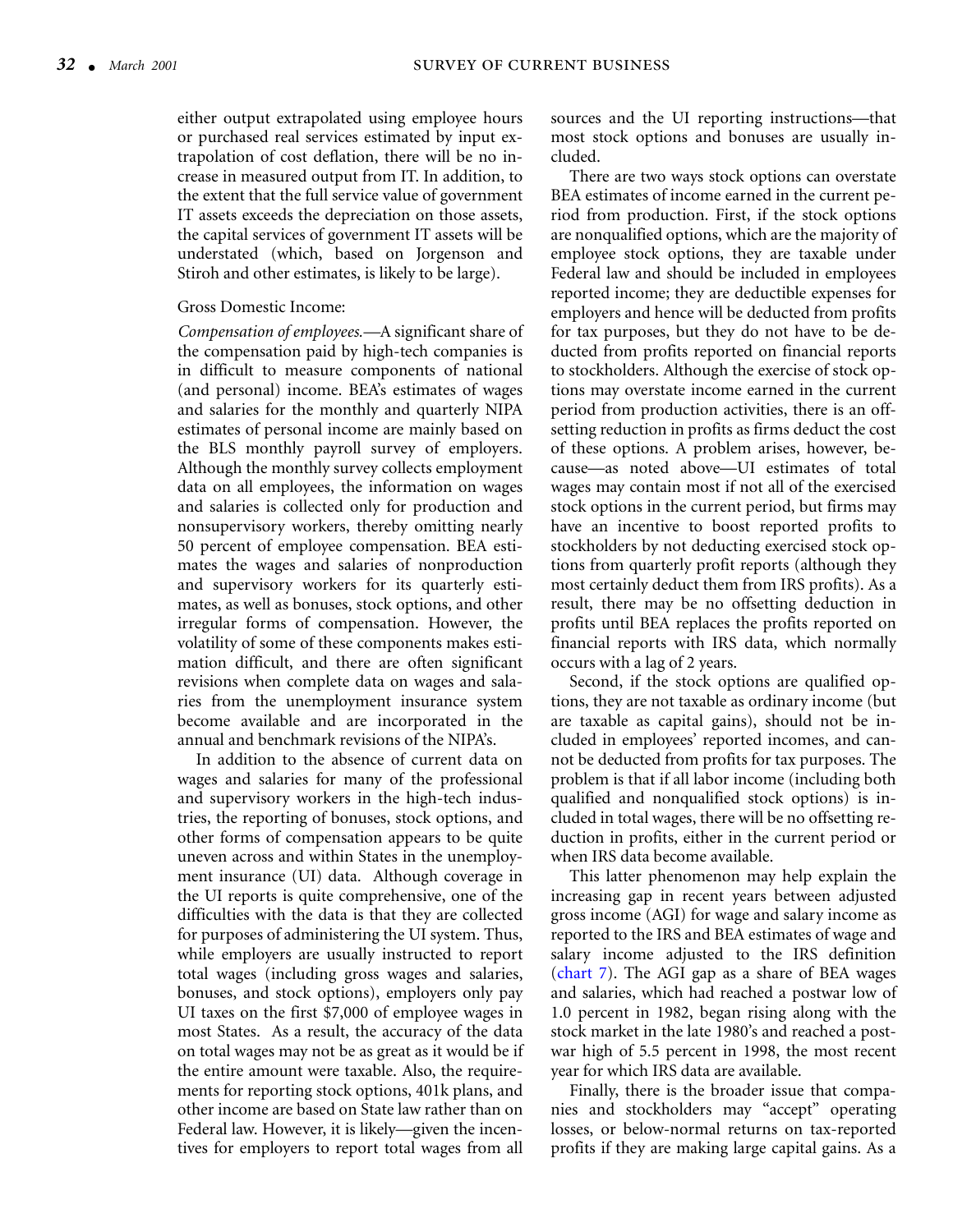result, rates of return to capital and wages during a period of large capital gains may be a misleading measure of "sustainable" wages (wage pressure) and profits.

*Profits.—*Profits have always been one of the most difficult components of national income to measure, and the high-tech, E-business world of stock options, capital gains, mergers and acquisitions, intellectual property, writeoffs, and changing tax laws just makes it that much more difficult. BEA's goal is to measure operating profits, or what we call profits from current production. BEA must therefore adjust reported profits to exclude capital gains and losses, restate profits to reflect economic depreciation rather than accelerated-tax depreciation or historical-cost depreciation, capitalize and depreciate various items that are expensed, and adjust for misreporting to tax authorities. The upward spiral in high-tech and other stocks and the associated pressure to report strong profits has, along with financial innovation, made the interpretation and adjustment of profits more difficult.

For financial reports, the focus on growth in profits may cause an upward bias in profits reported to stockholders, but there is clearly an incentive for firms to minimize profits reported to the IRS and hence taxes paid to the IRS. The key questions are whether this differential has gotten larger and how well BEA has been able to keep up in adjusting for this differential. One example of the changing dynamics is the treatment of the substantial capital gains earned by firms in the 1990's. Large corporations can face a 3-percentage-point higher tax rate on operating profits than on capital

## **CHART 7**

## **Holding Gains and Adjusted Gross Income Gap**



gains and thus have an incentive to shift as many costs as possible to operations and to shift operating profits to capital gains. On the other hand, changes in tax laws and the resurgence in income from foreign subsidiaries of U.S. corporations appear to have contributed to an overstatement of domestic income in the NIPA estimates, though this may have been addressed in the recent NIPA benchmark. The net result of these forces is unclear.

*Proprietors' income.—*BEA estimates proprietors' income using IRS data adjusted for misreporting adjustments. Estimates for the current period are extrapolated using indicators of activity, such as the value of new construction put in place and judgmental extrapolation. Such income is consistently underreported to the IRS. In 1988, the date of the last taxpayer compliance measurement program estimates (before the program—popularly known as the "tax audits from hell"—was eliminated by the Congress), proprietors' actual income was estimated to be more than twice as large as that reported to the IRS. Since then, it is difficult to know what has happened in terms of compliance. Increased use of computers and recording of transactions from the video store to the local restaurant suggests better compliance in the retail sector, whereas higher tax rates, which result in a somewhat higher return to noncompliance, suggest worse compliance. Although little is known about changes in taxpayer compliance by entrepreneurs over the last decade, the problem appears to have gotten somewhat smaller, largely because of a slight decline in self-employed persons during this expansion. This experience is contrary to the experience in the 1970's and 1980's expansions when self-employment rose. This falling self-employment may be associated with the increasing use of S-corporations. Form 1040 data show net income of S-corporations increasing from \$7.6 billion in 1987 to \$100.7 billion in 1997.

*Rental income, dividends, interest, and other property income.—*Aside from the licensing and leasing of computer software and other intellectual property, which should be picked up in the source data, there are no major or obvious new economy measurement issues related to these types of income. To the extent the new economy is raising productivity and increasing wealth and returns to wealth, these types of income will be affected as follows: Higher productivity of capital raises the returns to capital, but it also lowers inflation and the nominal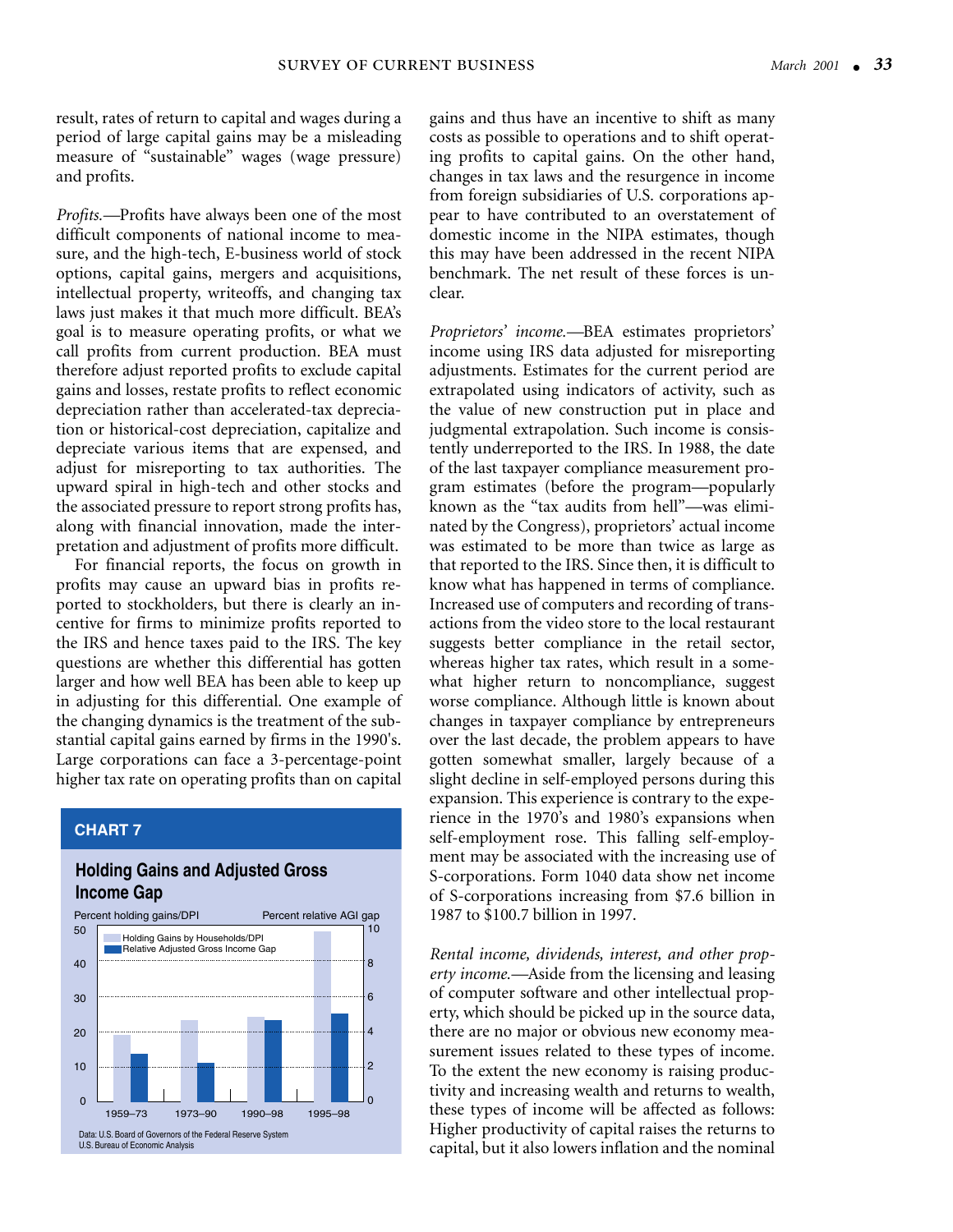return to capital; and increased wealth and returns to wealth raise these types of income, but the tax structure and the focus on capital gains may act to lower dividends.

On net, the new economy is likely to exacerbate the tendency for BEA, as Boskin pointed out in his recent paper on the NIPA's (Boskin 2000), to underestimate the size and strength of growth both in nominal GDP and gross domestic income (GDI) by a small but persistent margin. This tendency probably relates to the fact that BEA concepts, estimating methods, and source data tend to lag somewhat in adapting to changes in the structure of the economy, including new suppliers, changes in sources of demand, technical change, changes in business and accounting practices, changes in the prices and characteristics of products, and changes in tax laws affecting the source data. BEA has worked hard to adapt to changes in the economy and is proud of its record in updating the accounts, but the time and resources necessary to develop new surveys, new methodologies, and new classification systems—and the need to develop a consensus regarding these changes—make it difficult to appreciably accelerate this process. The increased rate of change and growth in the new economy just make the task that much more difficult.

#### Wealth Stocks:

The IT revolution has raised the productivity, rate of return, and value of capital investments; raised the rate of investment in the economy; and dramatically increased the net worth of households. The increase in the value of tangible wealth associated with the new economy shows up in the form of increases in the overall size of the capital stock. The declining prices of computers and other equipment and their short service lives have meant that the largest impact on net stocks of capital equipment is through the increased rate of investment and hence an increased (albeit less dramatic) rate of growth in the capital stock for nonresidential equipment and software from 3.9 percent in 1973–92 to 5.4 percent in 1992–99. The real rate of increase in investment is probably somewhat understated because of the absence of quality-adjusted price indexes for investment in certain types of telecommunications and other high-tech equipment.

The rise in household wealth associated with the new economy is unprecedented. Led by IT company stocks, household net worth has more than doubled in the 1990's, increasing from \$20.6

trillion in 1990 to \$42.0 trillion in 1999. According to the Federal Reserve Board's balance sheets, nominal holding gains, primarily related to changes in stock prices, increased household net worth \$1,099.2 billion in 1991, or one-fourth of disposable personal income (DPI). These gains relative to DPI particularly rose during the second half of the 1990's (chart 7). In 1999, these gains increased household net worth by \$4,447.9 billion, an amount equal to two-thirds of DPI. If these gains are compared with personal saving, the potential impact of the wealth effect is even more dramatic. The ratio of nominal holding gains to NIPA personal saving grew from a negative in 1991 to 28½ in 1999, dwarfing the post-World War II high of 8½ in 1947.<sup>6</sup> The ratio of nominal holding gains to DPI in 1999 is the highest since this measure became available in 1946.

These large gains along with steady growth in income and high levels of consumer confidence have contributed to a decline in personal savings that began in the 1980's and accelerated in the 1990's (chart 8). The NIPA personal saving rate declined to –0.8 percent in the fourth quarter of 2000, the lowest rate since 1933. This phenomenon has put renewed attention on the wealth effect and the importance of looking at both financial and tangible wealth in an integrated fashion. BEA has begun work on developing an integrated set of income and wealth accounts for the household and nonprofit sector that should address the need for an integrated picture of household saving and wealth.

The new economy has also focused attention on the importance of intangibles. In addition to the computer software that BEA capitalized in the last benchmark revision, there is renewed interest in measures of the stock of R&D capital, the returns to investment in R&D capital, and the cross-industry effects of such investment. BEA developed prototype estimates of R&D capital in 1994 but has not been able to update or expand that earlier effort. The Office of Management and Budget, however, as part of their efforts to encourage construction of a national balance sheet, has updated and maintained a set of estimates of real R&D capital that show growth at an annual rate of 3.5 percent since 1990; in 1999, these estimates would add roughly 8 percent to the stock of fixed

<sup>6.</sup> The increases in the value of asset holdings may not result in increases in consumer spending in the same period that the value increases, because the increases may not be realized in that period and because the gains may not be spent in the same period they are realized. Comprehensive data on "realizations" of asset gains are not available, but it is likely that the gains realized in 1997 reflected value increases in earlier periods as well as in 1997.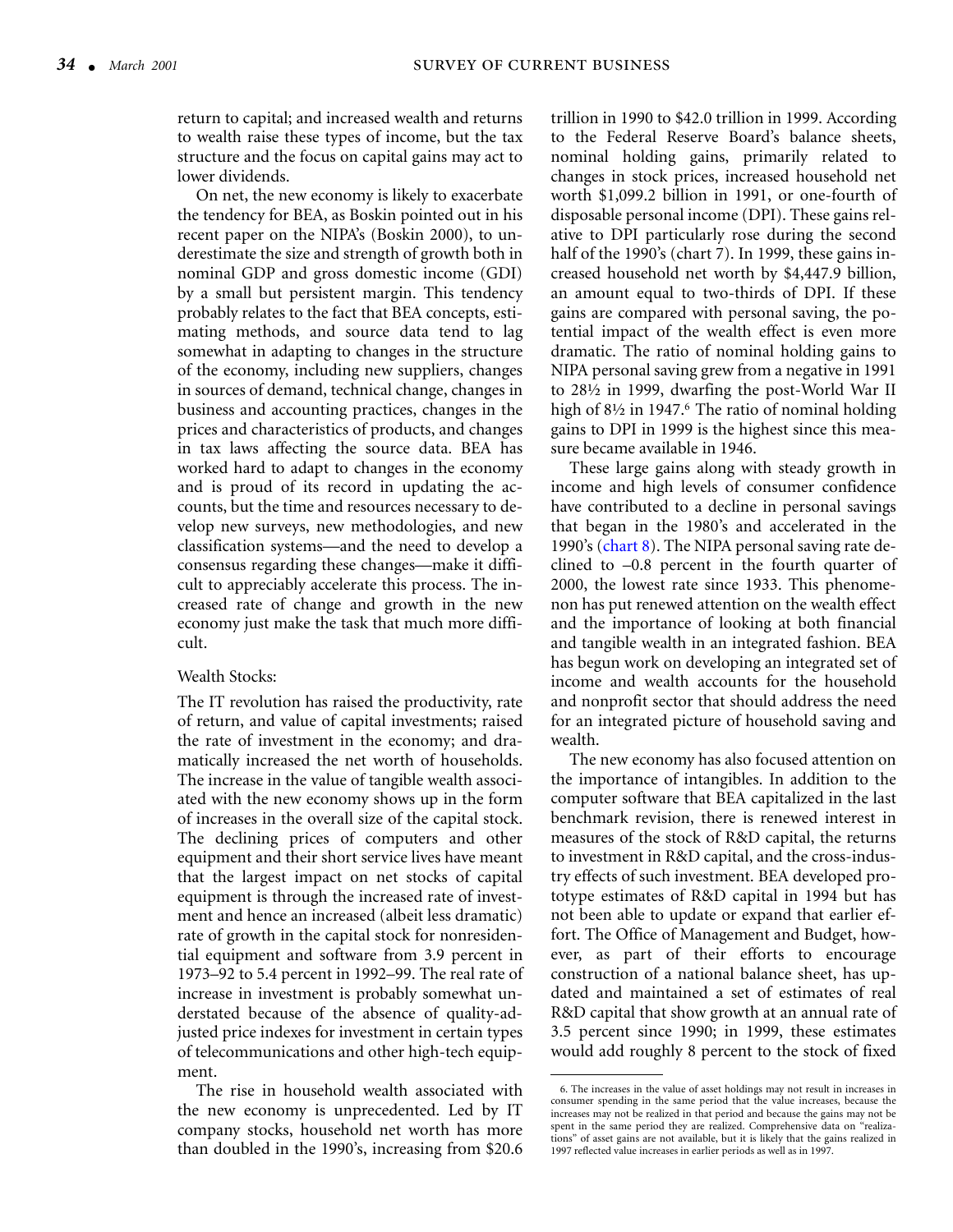assets in BEA's estimates of tangible wealth.

#### Personal Income and Saving:

Many of the new economy issues raised with respect to the NIPA's also carry through to the personal income, expenditures, and saving estimates. These include the impact of the statistical discrepancy on personal saving, which is the residual between personal income and spending, the measurement and treatment of capital gains, and the need to measure personal saving out of current income in the context of an integrated set of income and wealth accounts. Finally, there are issues specific to personal income and saving, including

## **CHART 8**



the treatment of capital gains taxes as a transaction tax that is deducted in computing DPI (rather than as a capital transfer tax, such as inheritance taxes, that is not deducted from personal income).

#### Regional Income:

Although the regional accounts must face many of the same issues confronting the NIPA's, the major new economy issue for the regional accounts is the further weakening of the physical links between consumers and the location of production, workers and the location of production, and pensions and the location of production. Much of the source data used in the regional accounts, such as sales and earnings (including pensions), are based on the physical location of business firms. To the extent that the Internet age increases the volume and lowers the cost of on-line shopping, banking, investment trading, and E-mail communications, it increases the mobility of the population and makes BEA's task of allocating pension and other earnings across the Nation more difficult. Also, to the extent that the increase in household net worth is a result of the new economy, the new economy hastens retirement and therefore will accelerate and exacerbate the measurement problems associated with the retirement of baby-boomers.

#### Input-Output Accounts:

In terms of completeness of information, the I-O accounts are the place one should look to examine changes in the structure of the economy. With data on nearly 500 industries at the I-O six-digit level, the I-O accounts provide a much more detailed look at high-tech goods and services than the relatively broad final demand categories in GDP or the two- and three-digit industry categories in BEA's GDP-by-industry or gross output-by-industry estimates. The industries in the GDP and gross output estimates are so broad that many contain a mix of high-tech and low-tech industries that may make interpretation difficult.

The I-O accounts can provide useful information on the new economy in that they provide a means of measuring the impact of shifts in final demand associated with technology, the effect of changes in technology on intermediate purchases as well as on final demand, and the effect of technology on incomes. When paired with BEA's regional accounts, they can also provide information on the effect of technology across States and regions of the country.

The drawback in using the benchmark and the annual I-O accounts is the lag in availability of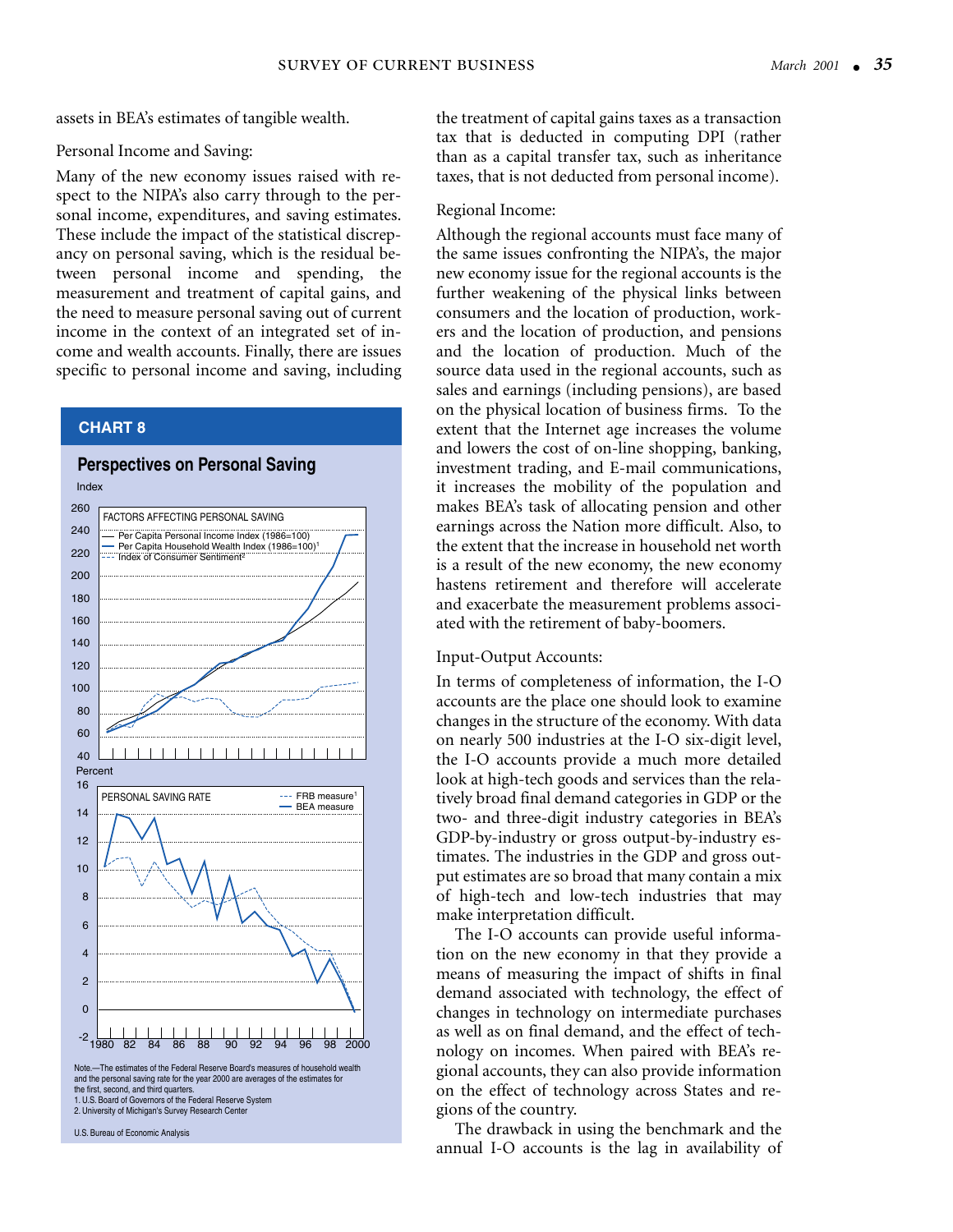current data. The benchmark U.S. I-O accounts are based on the quinquennial economic censuses and are produced within 5 years after the reference year (BEA's 1992 I-O accounts were released in 1997). The lag in production has been reduced from 9 years to 5 years through estimation of stillto-be-released source data. The reestablished annual I-O tables (BEA's 1997 I-O accounts were released in late 2000) can answer a number of questions about the new economy. They can tell us about changes in input use, but only to the extent that they involve shifts in final demand for goods and services with a different mix of input requirements. (At the detailed level, the technical coefficients still reflect 1992 I-O relationships.)

For example, to the extent that changes in the new economy are reflected in components of final demand, such as the impact of direct sales to consumers on wholesale inventories and the associated increase in deliveries to consumers by couriers, the impact on other industries and commodities can be assessed using the 1997 I-O tables. What will not be captured are changes such as the reduction in the use of wiring harnesses and other gauges in automobile production as a result of the use of microchips.

In this context, the I-O tables can also be quite helpful in trying to trace through the impact of shifts in final demand associated with technological innovations or to estimate the likely impact, or pass-through, of technologically based cost savings in an industry on the users of its products. Another use suggested by Scherer (1984) is to use an augmented set of I-O accounts to estimate the upstream returns to R&D in an industry.

#### GDP and Gross Output by Industry:

Because much of E-business and other IT innovations affect business-to-business transactions, or intermediate product, BEA's gross output measures of industry production are quite important in assessing the cross-industry impact of the new economy. This is because gross output reflects the effects of both intermediate inputs and valueadded—gross product—inputs on industry production. The largest impact of the new economy on industry output and productivity, as measured using either the published BEA gross output data or its close relative the BLS sectoral output data, is in durable-goods manufacturing, mainly in computers with contributions from other manufacturing industries that appear to be either producers of other high-tech equipment or users of computers and other high-tech equipment. Another industry

that is affected substantially is trade, mainly wholesale trade, which may be a beneficiary—directly or indirectly—of computer and other innovations in purchasing, inventory control, and distribution systems.7 However, as a number of researchers have pointed out, the construction and service industries show low-to-negative contributions to multi-factor productivity growth. As noted above, this is in great part due to the use of either input extrapolators or input-cost deflators in measuring output. Indeed, many of these industries—if measured using output price deflators—would be expected to show a significant contribution to multi-factor productivity growth. Construction is the beneficiary of innovations in energy efficiency, new design techniques, and new materials, and services-producing industries, such as banking and insurance, are the beneficiary of ATM's, electronic funds transfers, on-line banking, and automated clearance, billing, and customer service systems.

The extension of double-deflation to the remaining 12 industries in the recent GDP-by-industry comprehensive revision addressed at least some of the likely underestimation of services output and productivity and helped in the assessment of the contribution of new technology to economic growth. However, further progress will require the development of additional output-based price indexes.

#### International and Balance of Payments Accounts:

The IT revolution and the globalization that has accompanied it have had a large impact on both the current and capital accounts and on the direct investment accounts. In the current account, the IT revolution and globalization have contributed to a significant increase in trade in goods and services—especially in computers, semiconductors, and other high-tech products and in financial and other services that are major users of the new technology. The quantitative impact on real exports and imports is largest in computers and peripheral equipment, semiconductors, digital telecommunications switching equipment, and software, where BEA uses quality-adjusted or partial quality-adjusted price indexes.8 As suggested in the NIPA

<sup>7.</sup> Wholesale and retail trade are margin industries and are measured by the margin between sales/receipts and the cost of goods sold plus any commissions received. These industries may therefore benefit from changes in input costs associated with cost-saving innovations by suppliers that the wholesale and retail firms may not fully pass on to their customers.

<sup>8.</sup> BEA's hedonic indexes for semiconductors and switching equipment are used only for 1996 and earlier years; estimates beginning with 1997 use BLS price indexes that have a flatter price profile. As noted earlier, BEA's hedonic index for computer software is used only for prepackaged software; custom and in-house software are deflated using cost-based indexes.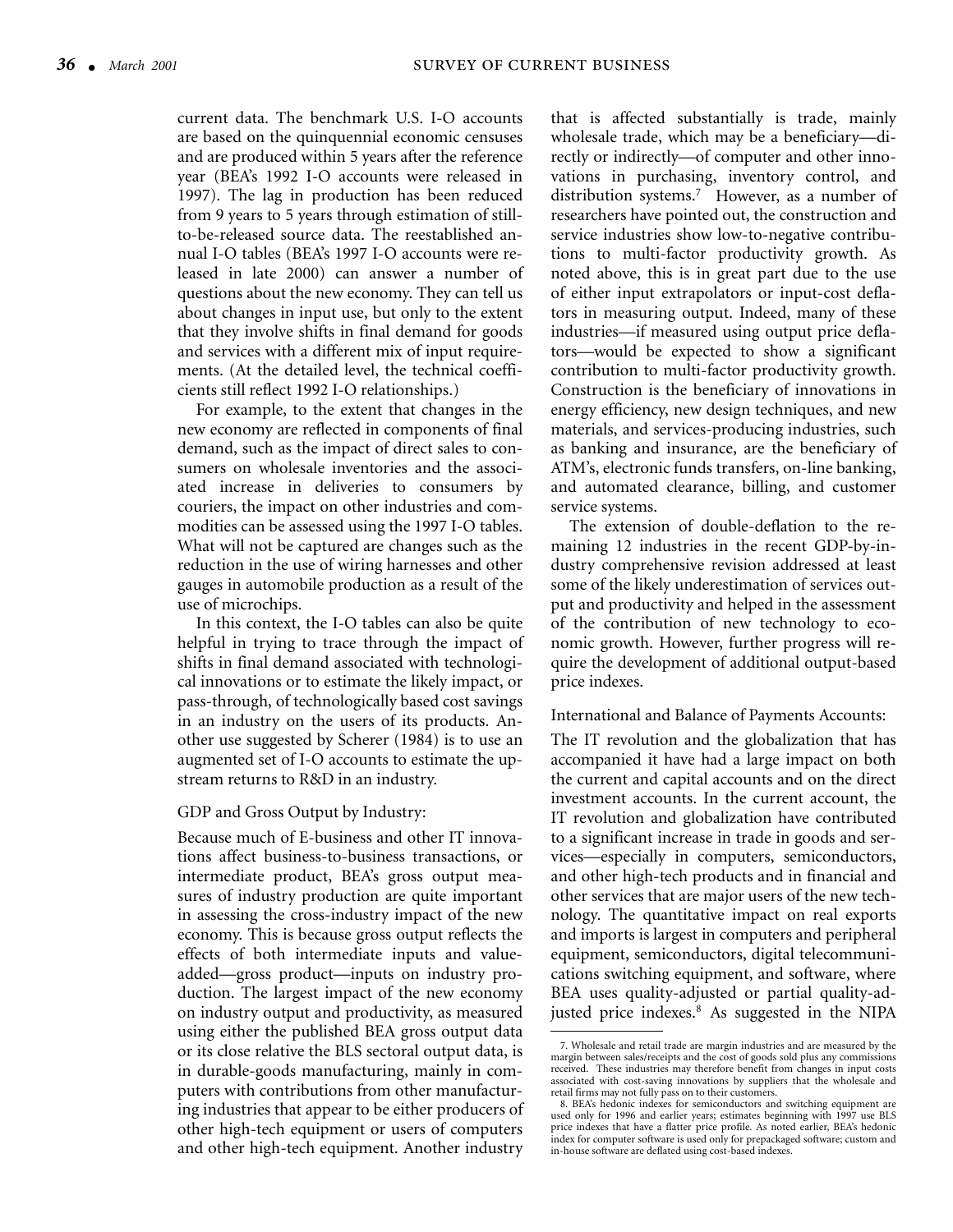section above, more extensive use of quality-adjusted or output-based price indexes for services and other high-tech equipment would likely raise the measured contribution of IT to real GDP and productivity growth.

The impact of IT may also be understated to the extent that the portion of the understatement in exports associated with an increase in low-value shipments is driven by direct transactions related to "just-in-time" inventories, IT, and globalization. The resulting understatement in nominal exports will probably raise nominal and real GDP growth (and productivity) in IT and non-IT industries.

In the financial accounts, there has been a large increase in the volume of U.S. investment abroad and foreign investment in the United States. Electronic banking, new intermediaries, and the increasing globalization of financial markets has been accompanied by enormous growth, much of it in direct securities transactions—that is, transactions that are not channeled through U.S. brokers, banks, and other financial intermediaries—and in new financial instruments, such as derivatives. BEA has worked with the U.S. Treasury and the Federal Reserve Board to address the measurement gaps associated with this globalization through data exchanges with foreign central banks, internationally coordinated benchmark surveys of portfolio investment, improved coverage of pension and other funds, expanded surveys of short-term instruments, and methodological innovations; however, the large and persistent errors and omissions in the balance of payments estimates suggest that further work is needed.

## *Toward improved measures of the new economy*

Although BEA received initial funding to begin work on a number of initiatives to update its GDP and related statistics and to update its IT systems, additional funding will be required to carry on the work outlined below:

Measuring E-Business and High-Tech in the GDP Accounts:

In order to address the need for better data, BEA—working with BLS and the Census Bureau—is seeking additional financial resources to develop the following new and revised measures of E-business-related and high-tech economic activity:

*Index of investment in E-business/high-tech.*

• This would be a new index of quarterly investment in E-business-related and high-tech equipment and associated measures of its contribution to real GDP growth and inflation. These data would include:

- E-business-related/high-tech investment index;
- Current-dollar and chain-dollar estimates of E-business-related/high-tech investment;
- $\bullet$  Contribution to growth and inflation of Ebusiness-related/high-tech investment.

*Revised and new output and price indexes for E-business-intensive/high-tech industries.*

- BEA would attempt to develop revised quarterly price and real GDP indexes for the following major E-business/high-tech-using products/sectors:
	- Insurance;
	- Banking and other financial services;
	- Computer and related business services;
	- Engineering, design, management consulting, and related services.
- BEA would work to develop revised estimates of employee compensation, personal income, wealth, and saving that better reflect the impact of stock options and capital gains of workers in E-business-related and other high-tech industries.
- BEA would revise and expand its surveys of international trade in services and of direct investment to fill gaps in the coverage of E-business/high-tech-related transactions and to identify E-business-related direct investment in the United States and abroad.
- BEA would work to develop new aggregations using earnings by place of work for E-business/ high-tech-related industries.
- BEA would attempt to develop updated and revised "input-output" and GDP-by-industry estimates to help disentangle the effects of Ebusiness and high-tech on final demand versus on intermediate product.

Updating the GDP Accounts to Keep Up with the Changing Economy:

*Reduction in persistent measurement error in GDP and GDI.*—There are two major focuses in the attempt to reduce persistent measurement error: Updated measures of services and other productside components, and updated measures of compensation and other key income-side components.

● BEA will conduct research on expanding the use of supplemental measures that use more up-todate public and private source data to update BEA's estimates for the inaccuracies that result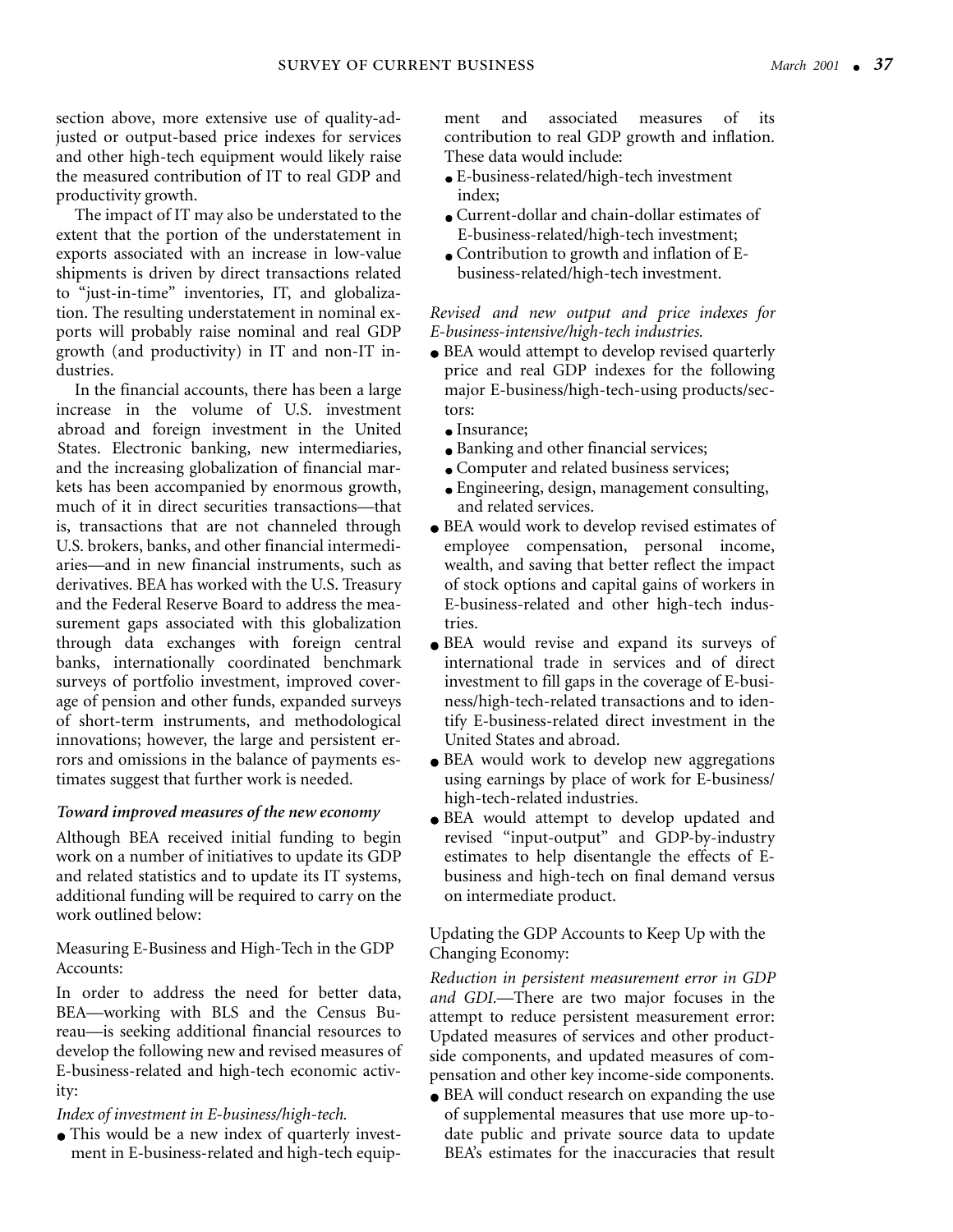from the lags between when economic activity occurs and when the data on that activity is provided to BEA.

- BEA will attempt to develop new estimating methods that use more up-to-date public and private source data to correct the GDI estimates for lags in the availability of BLS, IRS, and other source data on the incomes earned by individuals and businesses. New supplemental income estimates will be developed for:
	- Wages and salaries for nonproduction and supervisory workers;
	- Bonuses and stock options for all employees;
	- Employer-provided fringe benefits;
	- Profits, proprietors' income, interest, and rent.

*Development of improved measures of the 20 percent of GDP that is deflated using physical-input extrapolators and cost-based deflators.*—Telecommunications equipment installation (fiber optic cable and infrastructure), as well as other goods and services identified by the Advisory Commission to Study the CPI ("Boskin Commission"), present special problems for the quality-adjustment necessary for GDP estimation.

- BEA will work with BLS on the development and incorporation of quality-adjusted price indexes and real GDP indexes for the following components of GDP that have significant measurement problems:
	- Telecommunication services;
	- Insurance and other financial services:
	- Selected medical services:
	- Private education services;
	- Selected personal business services;
	- Telecommunication equipment;
	- Nonresidential construction.

*Development of new measures of saving, wealth, and international trade and finance.*

- BEA will work to develop and incorporate the following measures to better understand the interaction between the large changes in wealth and productive stocks on the one hand, and investment, saving, consumption, capital flows, trade, and productivity on the other:
	- Comprehensive income and wealth accounts for the U.S. economy that integrate the Federal Reserve Board's "Financial Accounts" with BEA's tangible wealth, international investment position, GDP, national income, national investment, and balance of payments accounts; and
- New output-based price indexes for components of investment in computer software. At present, those indexes are estimated using inferior cost-based indexes that impair measurement of productivity in the U.S. economy, one of the most-often-cited weaknesses in the present GDP accounts.
- BEA would develop and incorporate the following to update and improve BEA's estimates of new and rapidly growing services, financial instruments, and direct transactions across U.S. borders:
	- An expanded quarterly survey of international trade in services to cover computer services, legal services, data base services, and financial services; and
	- A new set of quarterly and annual estimates of U.S. international assets and liabilities in financial derivatives and other short-term instruments, and selected data on transactions in those instruments.

## Other Work:

- *Satellite Accounts*. Although BEA currently has no budget initiatives related to satellite accounts, the Bureau has on occasion received resources from other government agencies for such accounts. If there were other interested agencies, BEA would be able to develop a set of R&D satellite accounts that would build upon BEA's preliminary work on these accounts.
- *Contribution to Growth Software.* BEA's chain indexes provide more accurate estimates of real GDP growth, but they are computationally more difficult to manipulate. BEA hopes to be able to develop an on-line piece of software that would allow users interested in the new economy and contributions to growth to specify aggregates of their own choosing from detailed NIPA data and to compute growth rates over periods specified by the user.
- *Implementation of the North American Industry Classification System (NAICS)*. NAICS is an updated industrial classification system that is replacing the old Standard Industrial Classification system. This new system gives an updated view of new and emerging industries, service industries, and industries engaged in the production of advanced technologies. Incorporating this new classification system will be a major effort for the Bureau but will provide a significantly updated view of economic activity.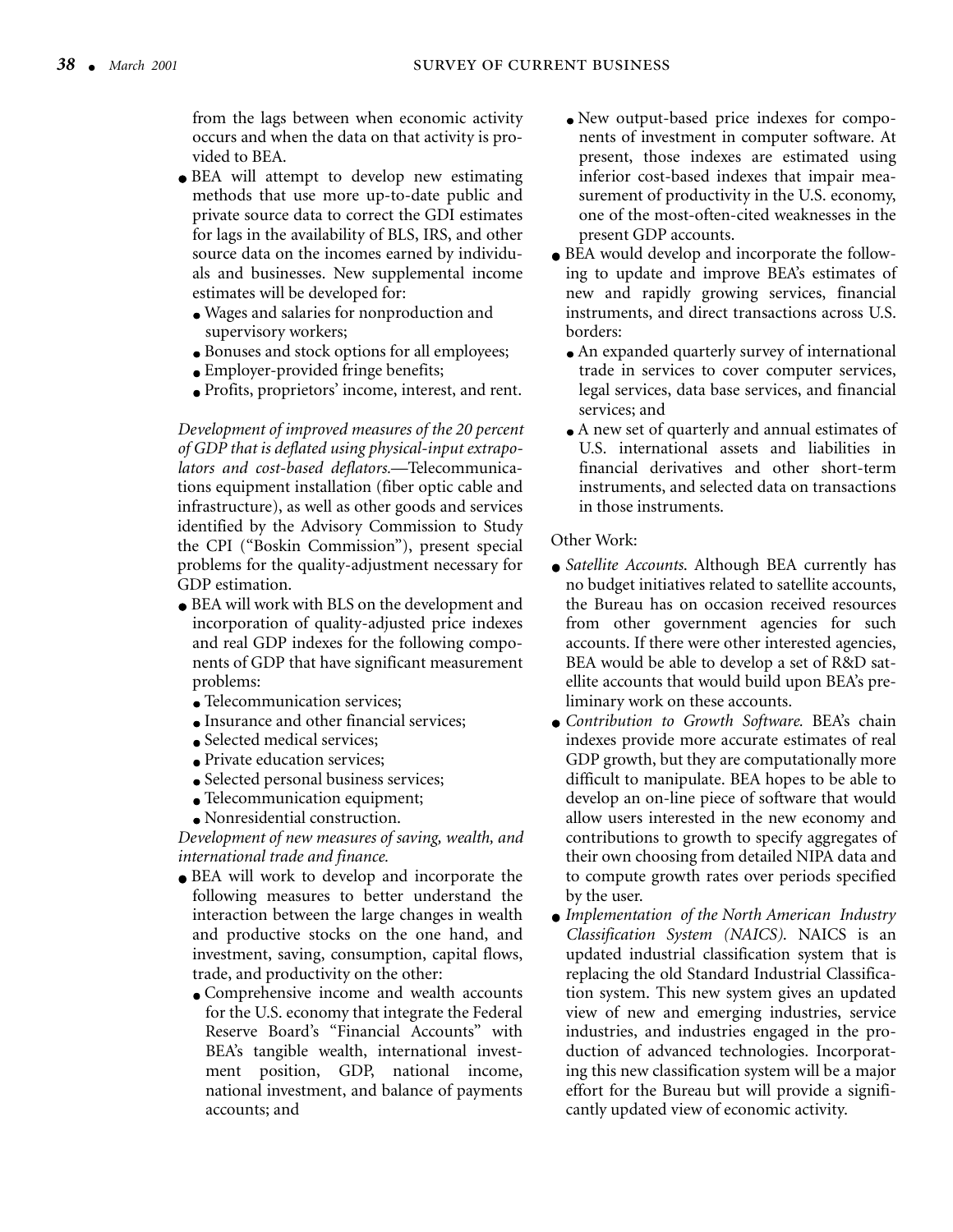#### **Bibliography**

Bailey, Martin N., and Robert L. Lawrence. 2001. "Do We Have a New Economy?" Paper presented at the annual meeting of the Allied Social Science Association, New Orleans, LA, January 5, 2001. Forthcoming in the *American Economic Review* (May 2001).

Berndt, Ernst R., Susan H. Busch, and Richard G. Frank. 1998. "Price Indexes for Acute Phase Treatment of Depression." Working paper no. W6799, National Bureau of Economic Research, Cambridge, MA, November 1998.

Boskin, Michael J. 2000. "Economic Measurement: Progress and Challenges." *American Economic Review* 90, no. 2 (May 2000): 247–52.

Carson, Carol S. 1994. "A Satellite Account for Research and Development." SURVEY OF CURRENT BUSINESS 74 (November 1994): 37–71.

Cole, Rosanne, Y.C. Chen, Joan A. Barquin-Stelleman, Ellen Dulberger, Nurhan Helvacian, and James H. Hodge. 1986. "Quality-Adjusted Price Indexes for Computer Processors and Selected Peripheral Equipment." SURVEY OF CURRENT BUSINESS 66 (January 1986): 41–50.

Corrado, Carol, and Lawrence Slifman. 1999. "The Reliability of Aggregate Statistics: Decomposition of Productivity and Unit Costs." *American Economic Review* 89 (May 1999): 328–332.

Council of Economic Advisers. 2001. *Economic Report of the President*. Washington, DC: U.S. Government Printing Office, January 2001.

Cutler, David M., Mark McClellan, and Joseph P. Newhouse. 1999. "Pricing Heart Attack Treatments." Working paper no. W7089, National Bureau of Economic Research, Cambridge, MA, April 1999.

Davies, Gavyn, Martin Brookes, and Neil Williams. 2000. "Technology, the Internet and the New Global Economy." Global Economics Paper No. 39, March 2000.

Fraumeni, Barbara M. 2001. "E-Commerce: Measurement and Measurement Issues." Paper presented at the annual meeting of the Allied Social Science Association, New Orleans, LA, January 5, 2001. Forthcoming in the *American Economic Review* (May 2001).

Fraumeni, Barbara M., Ann M. Lawson, and G. Christian Ehemann. 1999. "The National Accounts in a Changing Economy: How BEA Measures E-Commerce." Paper presented at the

Brookings Institution Workshop on Measuring E-Commerce, Washington, DC, September 1999.

Gordon, Robert J. 2001. "Discussion of Martin N. Bailey and Robert L. Lawrence 'Do We Have a New Economy?'" Paper presented at the annual meeting of the Allied Social Science Association, New Orleans, LA, January 5, 2001.

Gordon, Robert J. 1999. "Has the 'New Economy' Rendered the Productivity Slowdown Obsolete?" Working paper, revised, Northwestern University, Chicago, IL, June 14, 1999.

Griliches, Zvi. 1994. "Productivity, R&D, and the Data Constraint." *American Economic Review* 84 (March 1994): 1–23.

Grimm, Bruce T. 1998. "Price Indexes for Selected Semiconductors, 1974–96." SURVEY OF CUR-RENT BUSINESS 78 (February 1998): 8–24.

Gullickson, William, and Michael J. Harper. 2000. "Bias in Aggregate Productivity Trends Revisited." Paper presented at the meeting of the Federal Economics Statistics Advisory Committee, Bureau of Labor Statistics, Washington, DC, December 15, 2000.

Hausman, Jerry. 1999. "Cellular Telephone, New Products and the CPI." *Journal of Business and Economic Statistics* 17, no. 2 (April 1999): 188–94.

Herman, Shelby W. 2000. "Fixed Assets and Consumer Durable Goods: Estimates for 1925–98 and New NIPA Table—Changes in Net Stock of Produced Assets." SURVEY OF CURRENT BUSINESS 80 (April 2000): 17–30.

Jorgenson, Dale W., and Kevin J. Stiroh. 2000. "Raising the Speed Limit: U.S. Economic Growth in the Information Age." *Brookings Papers on Economic Activity, 2000,* no. 1 (2000): 125–235.

Landefeld, J. Steven, and Bruce T. Grimm. 2000. "The Impact of Hedonics and Computers on Real GDP." SURVEY OF CURRENT BUSINESS 80 (December 2000): 17–22.

Landefeld, J. Steven, and Robert P. Parker. 1997. "BEA's Chain Indexes, Time Series, and Measures of Long-Term Economic Growth." SURVEY OF CUR-RENT BUSINESS 77 (May 1997): 58–68.

Liegey, Paul R., and Nicole Shepler. 1999. "Adjusting VCR Prices for Quality Change: A Study Using Hedonic Methods." *Monthly Labor Review* 122 (September 1999): 22–37.

Lum, Sherlene K.S., and Brian C. Moyer. 1998. "Gross Product by Industry, 1995–97." SURVEY OF